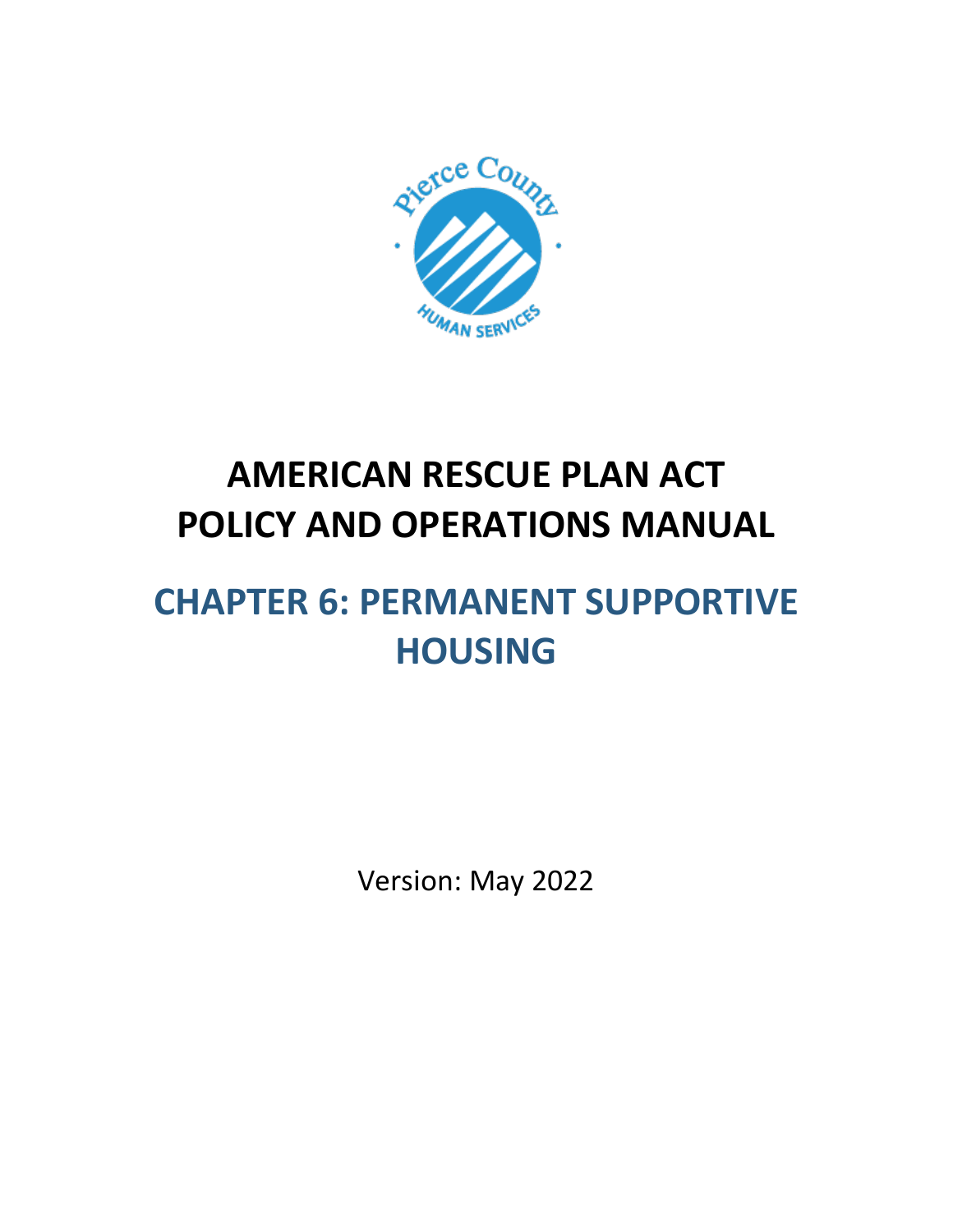# **Table of Contents**

| 6.1 |         |  |                                                                             |  |  |
|-----|---------|--|-----------------------------------------------------------------------------|--|--|
|     | 6.1.1   |  |                                                                             |  |  |
|     | 6.1.2   |  |                                                                             |  |  |
|     |         |  |                                                                             |  |  |
|     | 6.1.3   |  |                                                                             |  |  |
|     | 6.1.3.1 |  |                                                                             |  |  |
| 6.2 |         |  |                                                                             |  |  |
|     | 6.2.1   |  |                                                                             |  |  |
|     | 6.2.1.1 |  |                                                                             |  |  |
|     |         |  |                                                                             |  |  |
|     | 6.2.2   |  | ELIGIBILITY RE-CERTIFICATION: REQUIREMENTS FOR ENROLLED HOUSEHOLDS4         |  |  |
|     | 6.2.3   |  |                                                                             |  |  |
| 6.3 |         |  |                                                                             |  |  |
|     | 6.3.1   |  |                                                                             |  |  |
|     | 6,3.2   |  |                                                                             |  |  |
|     | 6.3.2.1 |  |                                                                             |  |  |
|     | 6.3.2.2 |  |                                                                             |  |  |
|     | 6.3.2.3 |  |                                                                             |  |  |
|     | 6.3.2.4 |  |                                                                             |  |  |
|     | 6.3.2.5 |  |                                                                             |  |  |
|     | 6.3.3   |  |                                                                             |  |  |
|     | 6.3.3.1 |  |                                                                             |  |  |
|     |         |  | 6332 LATE PAYMENTS<br>. 10                                                  |  |  |
|     | 6.3.3.3 |  |                                                                             |  |  |
|     | 6.3.4   |  | PROGRAM CASE MANAGEMENT AND RELATED SERVICES POLICIES 11                    |  |  |
|     | 6.3.4.1 |  |                                                                             |  |  |
|     | 6.3.4.2 |  |                                                                             |  |  |
|     |         |  | 6.3.4.3 APPLICATION OF PROGRESSIVE ENGAGEMENT TO CASE MANAGEMENT SERVICES11 |  |  |
|     |         |  |                                                                             |  |  |
|     | 6.3.5.1 |  |                                                                             |  |  |
| 6.4 |         |  |                                                                             |  |  |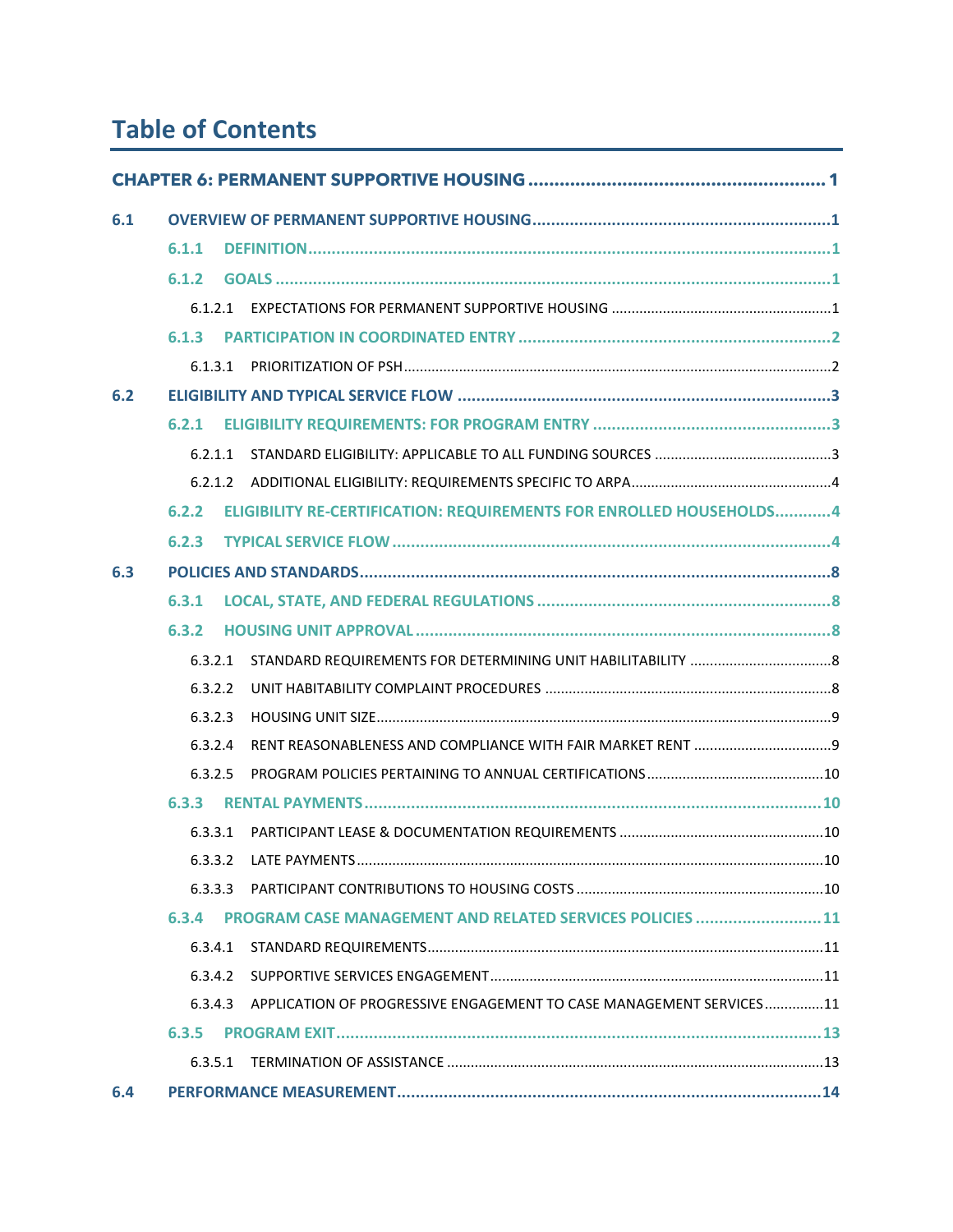| 6.5 |       |  |
|-----|-------|--|
|     | 6,5,1 |  |
|     |       |  |
|     |       |  |
|     |       |  |
| 6.6 |       |  |
|     | 6.6.1 |  |
|     | 6.6.2 |  |
|     |       |  |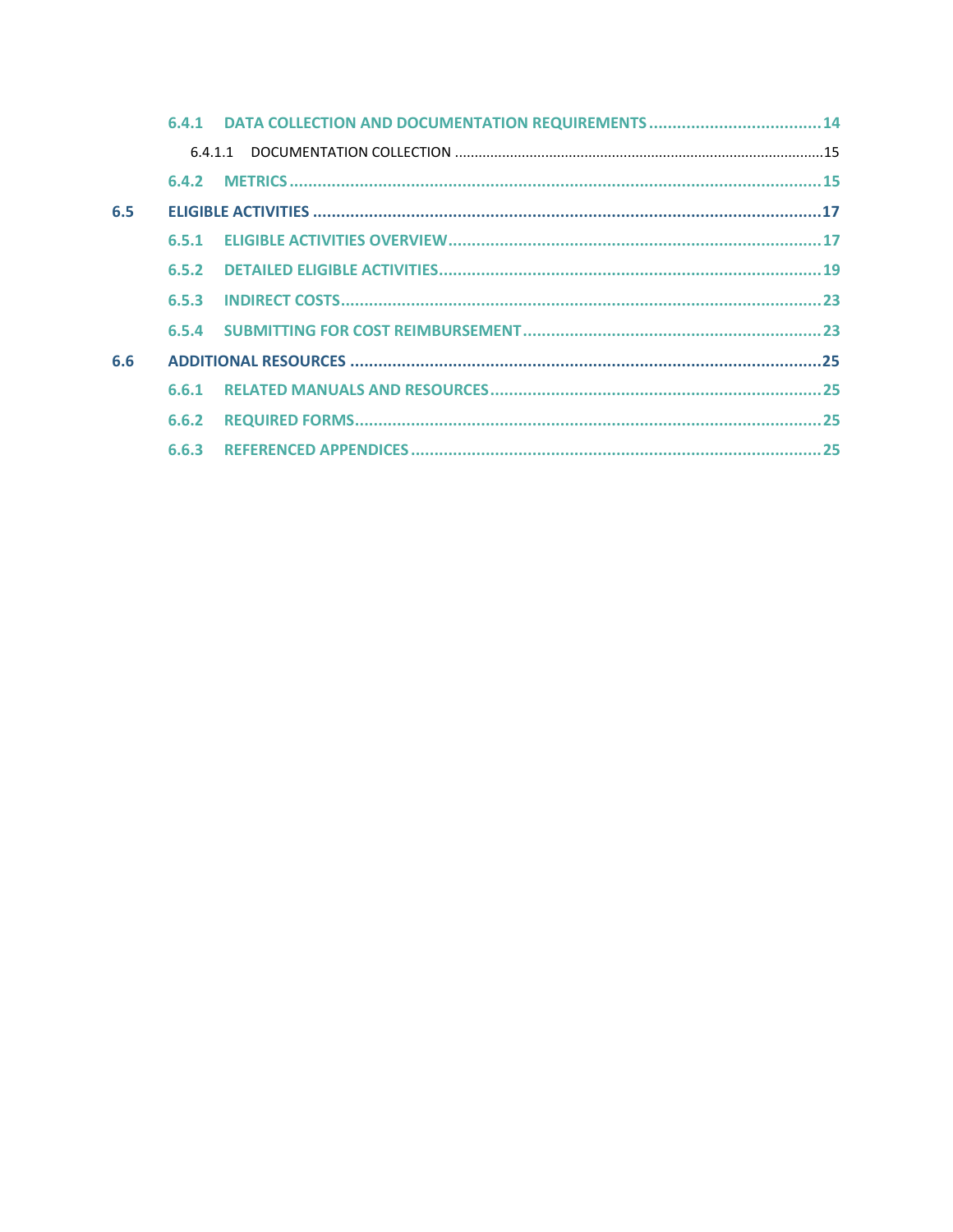# <span id="page-3-0"></span>**CHAPTER 6: PERMANENT SUPPORTIVE HOUSING**

# <span id="page-3-1"></span>**6.1 OVERVIEW OF PERMANENT SUPPORTIVE HOUSING**

# <span id="page-3-2"></span>**6.1.1 DEFINITION**

Permanent Supportive Housing (PSH) programs provide housing that is permanent, affordable, and independent, paired with supportive services to help participants retain stable housing. PSH provides long-term housing with a non-time-limited stay, as long as the participant complies with the terms of the lease. PSH programs have low staff to participant ratios to allow for more intensive service supports. PSH programs may require participant-centered case management services (housing navigation and stability services) but may not require participation in disability-related services. Supportive services should be made available to participants.

PSH may be provided in scattered site or facility-based settings, with different models of rental assistance and service delivery. There are three main types of rental assistance models:

- 1. Project-Based Rental Assistance (PBRA): where subsidy is connected with specific unit made available to participant
- 2. Sponsor-Based Rental Assistance (SBRA): where an agency buys or leases housing that is then rented to participants
- 3. Tenant-Based Rental Assistance (TBRA): where a participant may seek housing for a unit in private market with their choice of landlord.

# <span id="page-3-3"></span>**6.1.2 GOALS**

Pierce County's PSH efforts aim to achieve the following goals:

- Assist people to quickly end their homelessness and gain stable, affordable housing
- Support participants with disabilities in maintaining the least restrictive community-based housing
- Provide supportive services and link participants to mainstream resources available to meet their service needs

In addition, PSH programs will provide tailored services in accordance with the U.S. Department of Health and Human Services' Substance Abuse and Mental Health Services Administration (SAMHSA)'s philosophy of recovery and offer a referral to Foundational Community Support (FCS) services.

#### <span id="page-3-4"></span>**6.1.2.1 EXPECTATIONS FOR PERMANENT SUPPORTIVE HOUSING**

• In accordance with HUD and the County priorities, as beds become vacant in existing Permanent Supportive Housing units, the project must prioritize those units for chronically homeless households with disabling conditions.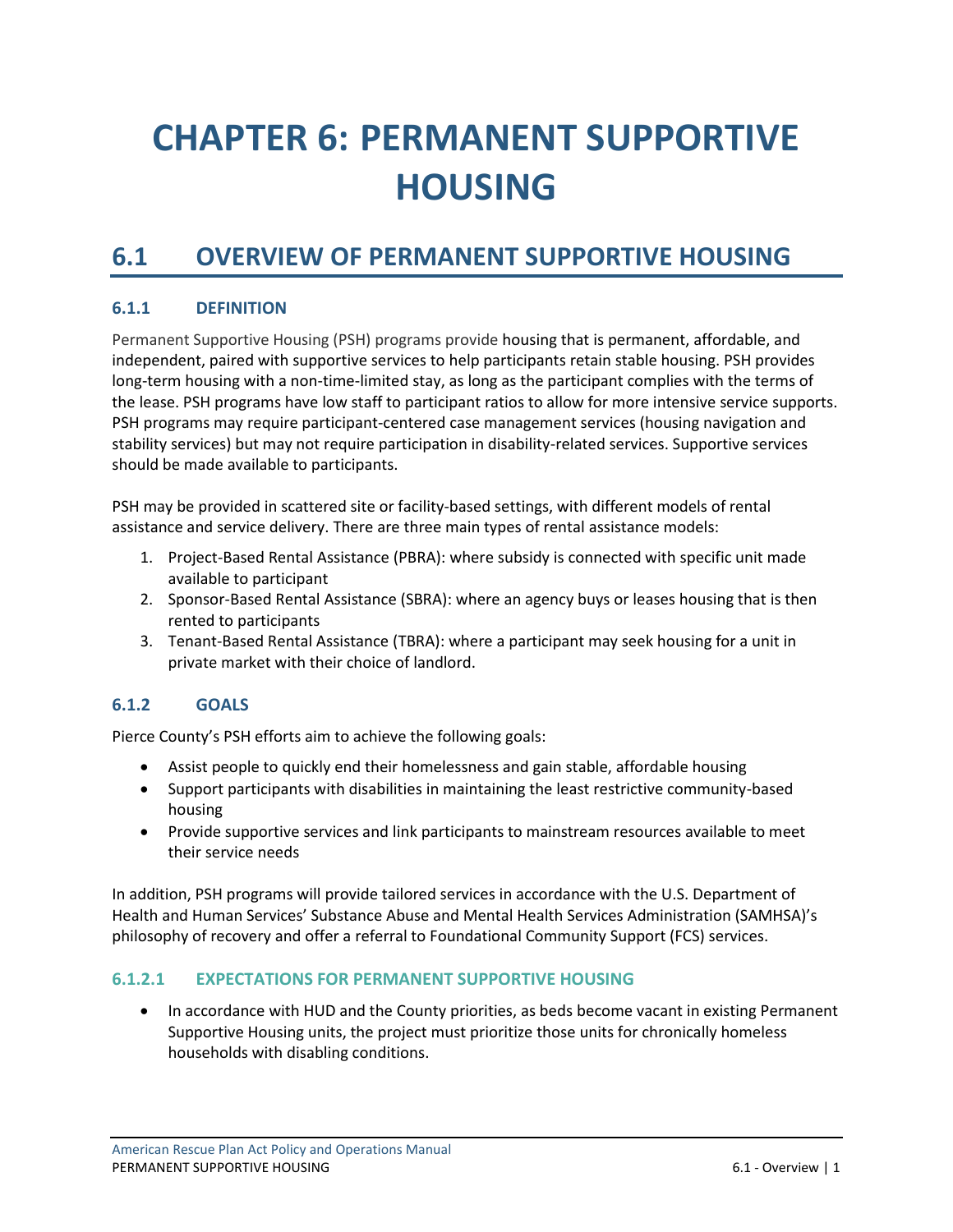- PSH projects must provide tailored services in accordance with the U.S. Department of Health and Human Services' Substance Abuse and Mental Health Services Administration (SAMHSA)'s philosophy of recovery.
- PSH projects must offer a referral to Foundational Community Support (FCS) services
- PSH project will work with Overnight Shelter staff and Street Outreach staff to help their mutual households attain permanent housing. PSH projects should ensure households experience a seamless transition into permanent housing.

# <span id="page-4-0"></span>**6.1.3 PARTICIPATION IN COORDINATED ENTRY**

Pierce County PSH service providers are required to participate in CE and must receive referrals for program vacancies through CE. See **Homeless Housing Program Policy and Operations Manual Chapter 3** regarding CE Prioritization, Matching and Referral policies.

# <span id="page-4-1"></span>**6.1.3.1 PRIORITIZATION OF PSH**

In alignment with HUD and local priority, as beds become vacant in existing PSH programs, units will be prioritized for households that are experiencing chronic homelessness who have a head of household with a disability considered to be long-term or indefinite that impacts their ability to maintain housing stability without access to supportive services.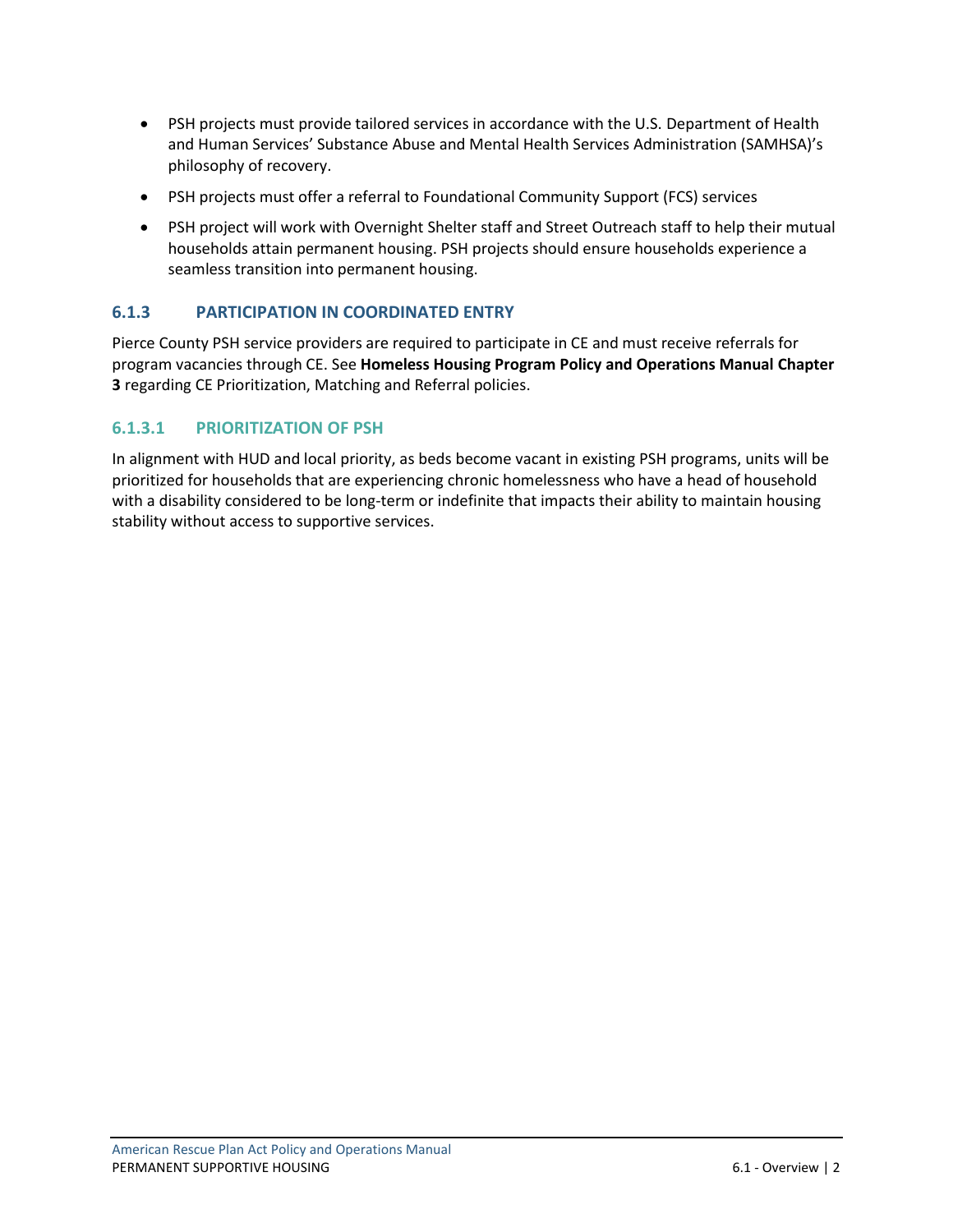# <span id="page-5-0"></span>**6.2 ELIGIBILITY AND TYPICAL SERVICE FLOW**

### <span id="page-5-1"></span>**6.2.1 ELIGIBILITY REQUIREMENTS: FOR PROGRAM ENTRY**

#### <span id="page-5-2"></span>**6.2.1.1 STANDARD ELIGIBILITY: APPLICABLE TO ALL FUNDING SOURCES**

To be eligible for entry into PSH, households in Pierce County must meet all of the following criteria:

- 1. Experiencing chronic homelessness, as defined below:
	- a. A homeless individual with a disability who:
		- i. Lives in a place not meant for human habitation, or in an Emergency Shelter; and
		- ii. Has been homeless (as described above) continuously for at least 12 months or on at least four separate occasions in the last three years where the combined occasions must total at least 12 months (Occasions separated by a break of at least seven nights; Stays in institutional care facilities for fewer than 90 days do not constitute a break, as long as the individual was living or residing in a place not meant for human habitation or an Emergency Shelter immediately before entering the institutional care facility).
	- b. An individual who has been residing in an institutional care facility, including jail, substance abuse or mental health treatment facility, hospital or similar facility, for fewer than 90 days and met all of the criteria in paragraph (a) of this definition, before entering that facility; or
	- c. A family with an adult head of household (or if there is no adult in the family, a minor head of household) who meets all of the criteria in (a) or (b) of this definition, including a family whose composition has fluctuated while the head of household has been homeless.
- 2. Referred through Coordinated Entry (CE).

#### **DISABILITY VERIFICATION AT ENROLLMENT**

The following standards apply to determinations of disability as it pertains to eligibility for PSH programs. To meet the definition of disability, the following apply:

- Participant has a disability that is expected to be long-continuing or indefinite in duration
- Disability substantially impedes the household member's ability to live independently
- Disability could be improved by the provision of more suitable housing conditions; and
	- $\circ$  Is a physical, mental, or emotional impairment, including impairment caused by alcohol or drug abuse, post-traumatic stress disorder, or brain injury
	- $\circ$  Is a developmental disability
	- $\circ$  Is the disease of Acquired Immune Deficiency Syndrome (AIDS) or any conditions arising from the etiologic agent for AIDS, including infection with the Human Immunodeficiency Virus (HIV)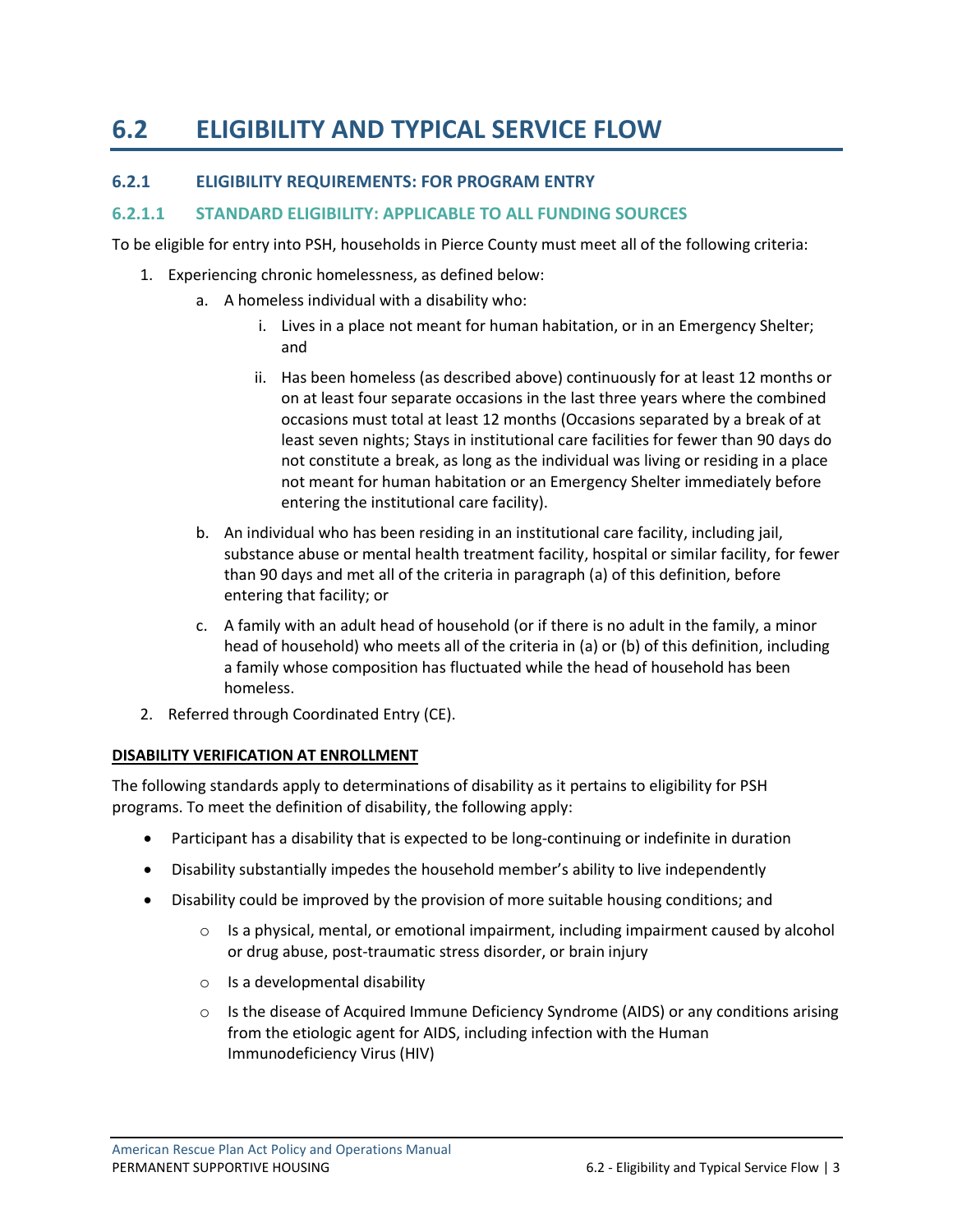Acceptable documentation of disability must be verified and collected prior to program enrollment. Documentation must include one of the following:

- Written verification of the disability from a professional licensed by the state to diagnose and treat the disability and his or her certification that the disability is expected to be long continuing and of indefinite duration and substantially impedes the individual's ability to live independently.
- Written verification from the Social Security Administration.
- Disability check receipt (Social Security Disability Insurance check or Veteran Disability Compensation).
- Other documentation approved by the County.

If unable to document disability at program enrollment, service provider must record observation of disability. Required documentation must be obtained within 45 days of program enrollment.

# <span id="page-6-0"></span>**6.2.1.2 ADDITIONAL ELIGIBILITY: REQUIREMENTS SPECIFIC TO ARPA**

| <b>Funding Source</b> | <b>Eligibility Guidelines</b>                                                                                                                                                                                                   |
|-----------------------|---------------------------------------------------------------------------------------------------------------------------------------------------------------------------------------------------------------------------------|
| <b>ARPA</b>           | In addition to the Standard Eligibility Requirements above, the<br>following requirements apply for ARPA-funded PSH programs:<br>Households eligible for ARPA resources must have income at or below<br>50% Area Median Income. |

# <span id="page-6-1"></span>**6.2.2 ELIGIBILITY RE-CERTIFICATION: REQUIREMENTS FOR ENROLLED HOUSEHOLDS**

There are no eligibility re-certification requirements for for PSH programs.

# <span id="page-6-2"></span>**6.2.3 TYPICAL SERVICE FLOW**

The core components of Permanent Supportive Housing are rental assistance, case management and supportive services. The table below depicts a typical service flow, noting that modifications will apply dependent on the needs of the household, the type(s) of PSH services received, and coordination that may be needed based on the number of entities involved in service provision.

| <b>Process Step</b> | <b>Process Detail</b>                                                                                                                                                                                                                                                                                                                                                                                                                                                                                                                                   |
|---------------------|---------------------------------------------------------------------------------------------------------------------------------------------------------------------------------------------------------------------------------------------------------------------------------------------------------------------------------------------------------------------------------------------------------------------------------------------------------------------------------------------------------------------------------------------------------|
|                     | 1. Households are referred to PSH providers through CE.                                                                                                                                                                                                                                                                                                                                                                                                                                                                                                 |
|                     | Upon receiving a referral, the PSH provider updates the referral<br>status to Accepted and attempts to contact the household.                                                                                                                                                                                                                                                                                                                                                                                                                           |
| Referrals           | Once in contact with the household, the PSH provider schedules a<br>3.<br>time to meet with the household to confirm eligibility and<br>conduct an intake and enrollment. If service providers are unable<br>to contact participant, the service provider should coordinate<br>with Outreach or Critical Time Intervention (CTI) teams to help<br>make contact with the participant. Should the PSH program team<br>be unable to contact the household, the program may return the<br>referral to CE with an update that the household was unable to be |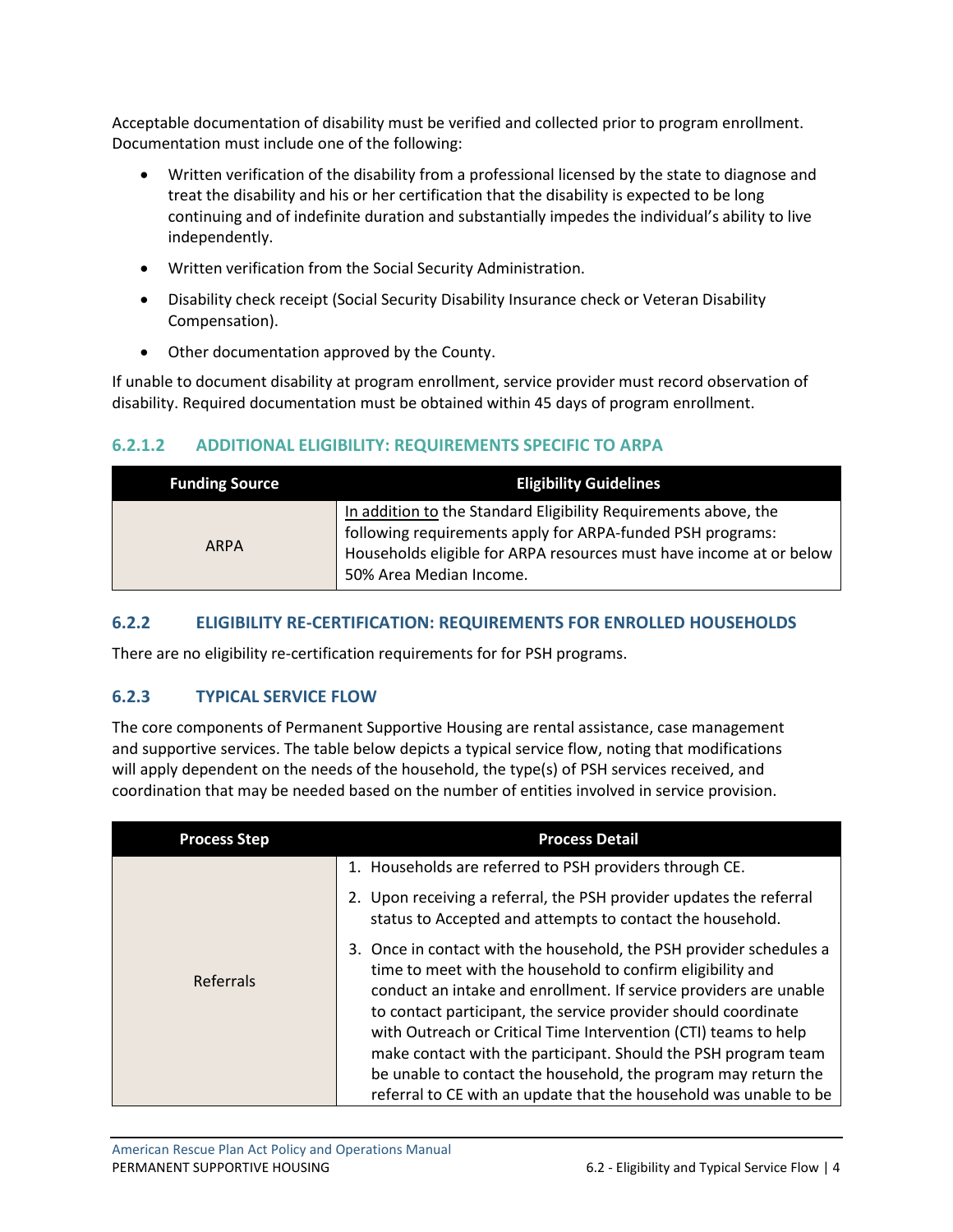|                                                                  | contacted. See Homeless Housing Program Policy and<br>Operations Manual Section 3.3.11.5 for more details on Lost<br>Contact referral protocols.                                                                                                                                                                                                                                                                                                                               |
|------------------------------------------------------------------|--------------------------------------------------------------------------------------------------------------------------------------------------------------------------------------------------------------------------------------------------------------------------------------------------------------------------------------------------------------------------------------------------------------------------------------------------------------------------------|
|                                                                  | 1. If not already available in the participant's file, PSH service<br>providers must verify the eligibility of households referred to their<br>program.                                                                                                                                                                                                                                                                                                                        |
| <b>Eligibility Verification, Data</b><br>Collection, and Program | 2. Program staff will collect documentation from household<br>verifying eligibility and, if eligible, enroll the household into the<br>PSH program in HMIS.                                                                                                                                                                                                                                                                                                                    |
| <b>Intake and Enrollment</b>                                     | 3. PSH staff reviews all necessary intake paperwork including<br>documents related to Program Agreements, Participant Rights<br>and Responsibilities, and Grievance Procedures in detail with the<br>household, and both parties sign the Agreement. A copy is<br>provided to the household.                                                                                                                                                                                   |
|                                                                  | Create Housing Stability Plan: Program staff will work with the<br>1.<br>household to outline the steps that will be taken, and services<br>needed to maintain housing. PSH staff creates a hard copy file for<br>the participant. This must include, at a minimum:                                                                                                                                                                                                            |
|                                                                  | Housing Goals: Concrete plan and action steps for<br>a.<br>retaining permanent housing.                                                                                                                                                                                                                                                                                                                                                                                        |
| <b>Housing Stability Plan</b><br>Development                     | Financial Goals: Goal and action steps related to<br>b.<br>obtaining or maintaining income, possibly through<br>education, employment, job training and/or financial<br>counseling. This typically includes development of a<br>Monthly Budget with the household.                                                                                                                                                                                                             |
|                                                                  | Linkages to Mainstream Resources: Goal and action<br>c.<br>steps related to obtaining all public/ mainstream benefits<br>to which the participant is entitled and interested. This<br>may include linkages to needed physical, mental and/or<br>behavioral health services and supports.                                                                                                                                                                                       |
|                                                                  | If participant is entering tenant based rental assistance program, PSH<br>service provider will complete the actions below. If participant is<br>entering project based- or sponsor based rental assistance program,<br>PSH service provider will skip to Process Step: Housing Unit Approval.                                                                                                                                                                                 |
| <b>Housing Location Services</b>                                 | 1.<br>PSH staff schedules a meeting with the household to provide<br>assistance in beginning housing search. This includes explaining<br>the process, expectations, and role of housing location services.<br>PSH staff coordinate with the landlord liaison services to assist in<br>2.<br>finding housing for participant.<br>Housing Locator provides support/orientation to housing search<br>3.<br>to help households access units that are desirable and<br>sustainable: |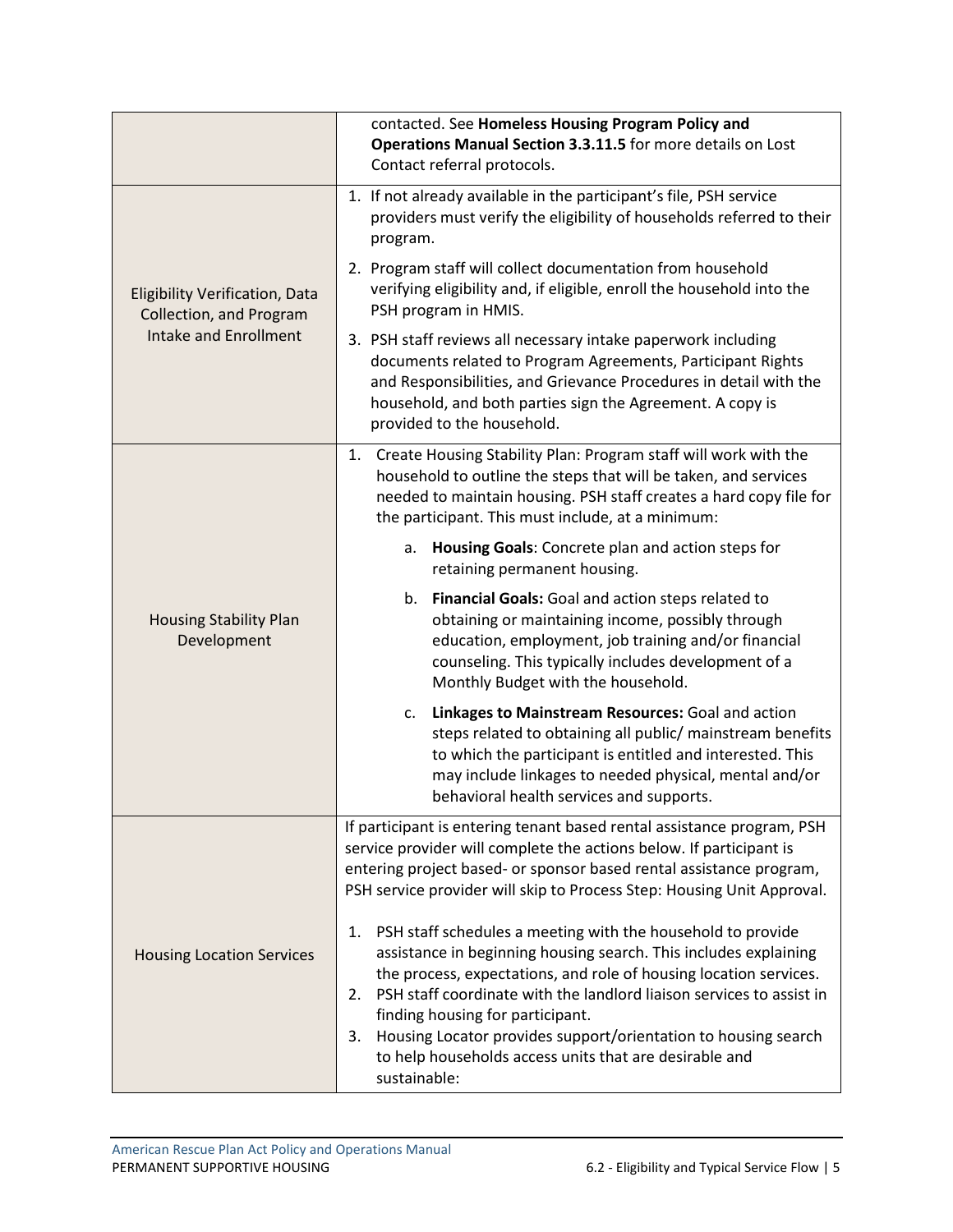|                                 | Provides housing search tips and Housing Search Log to<br>a.         |
|---------------------------------|----------------------------------------------------------------------|
|                                 | the participant.                                                     |
|                                 | Contacts landlords that work with service providers to<br>b.         |
|                                 | inquire about available units.                                       |
|                                 | Provides 1-3 vacant apartment leads to household that<br>c.          |
|                                 | fit criteria as outlined in the Housing Search Planner.              |
|                                 | 4. PSH staff and Housing Locator continue to assess the              |
|                                 | participant's need for additional support in housing search.         |
|                                 | Staff and participant visit identified units to conduct visual<br>5. |
|                                 | inspections and agree on a unit. Staff educates prospective          |
|                                 | landlords about the PSH program and landlord liaison services        |
|                                 | and answers any questions.                                           |
|                                 | 1. Once a participant is approved for a unit, the Housing Locator    |
|                                 | begins the unit approval process. This includes verification of      |
|                                 | meeting the Housing Quality Standards (HQS). PSH staff requests      |
|                                 | an HQS inspection by contacting Pierce County Human Services.        |
|                                 | Additional details may be found in Section 6.3.2.                    |
|                                 | 2. Once the Inspection is completed, the PSH service provider        |
|                                 | receives an emailed confirmation and completed form with the         |
|                                 | results of the inspection.                                           |
|                                 | If a unit fails inspection, the staff may work with the<br>а.        |
| <b>Housing Unit Approval</b>    | Landlord to fix the problems identified. Or, the                     |
|                                 | participant may move on to another unit.                             |
|                                 | 3. If the unit is approved, the PSH service provider                 |
|                                 | assembles/completes other documentation needed to                    |
|                                 | demonstrate eligibility of the unit and maintains documentation      |
|                                 | in the participant's file including:                                 |
|                                 | a. Tax lien search results                                           |
|                                 | W-9 Form from landlord<br>b.                                         |
|                                 | Rent Reasonableness Form<br>c.                                       |
|                                 | 1. Once a unit is approved, the Housing Locator assists the          |
|                                 | participant with the lease-signing process.                          |
|                                 | 2. The PSH service provider completes required move-in paperwork,    |
|                                 | such as a Rental Agreement for Move-In letter which includes         |
|                                 | information on the participant's contribution towards move-in        |
|                                 | costs and rent in the first three months of the move-in.             |
| <b>Move-In Assistance</b>       | 3. The PSH service provider confirms the transfer of keys and        |
|                                 | provides the household with a "Protect your Family from Lead in      |
|                                 | Your Home" brochure.                                                 |
|                                 | 4. PSH staff meet with the participant at their new home within 5    |
|                                 | business days of their move-in to review and update their            |
|                                 | Housing Stability Plan and to provide assistance in identifying and  |
|                                 | acquiring household goods and furniture.                             |
| Housing Stabilization and       | PSH staff provide ongoing case management sessions to support<br>1.  |
| <b>Case Management Services</b> | the household in maintaining housing stability.                      |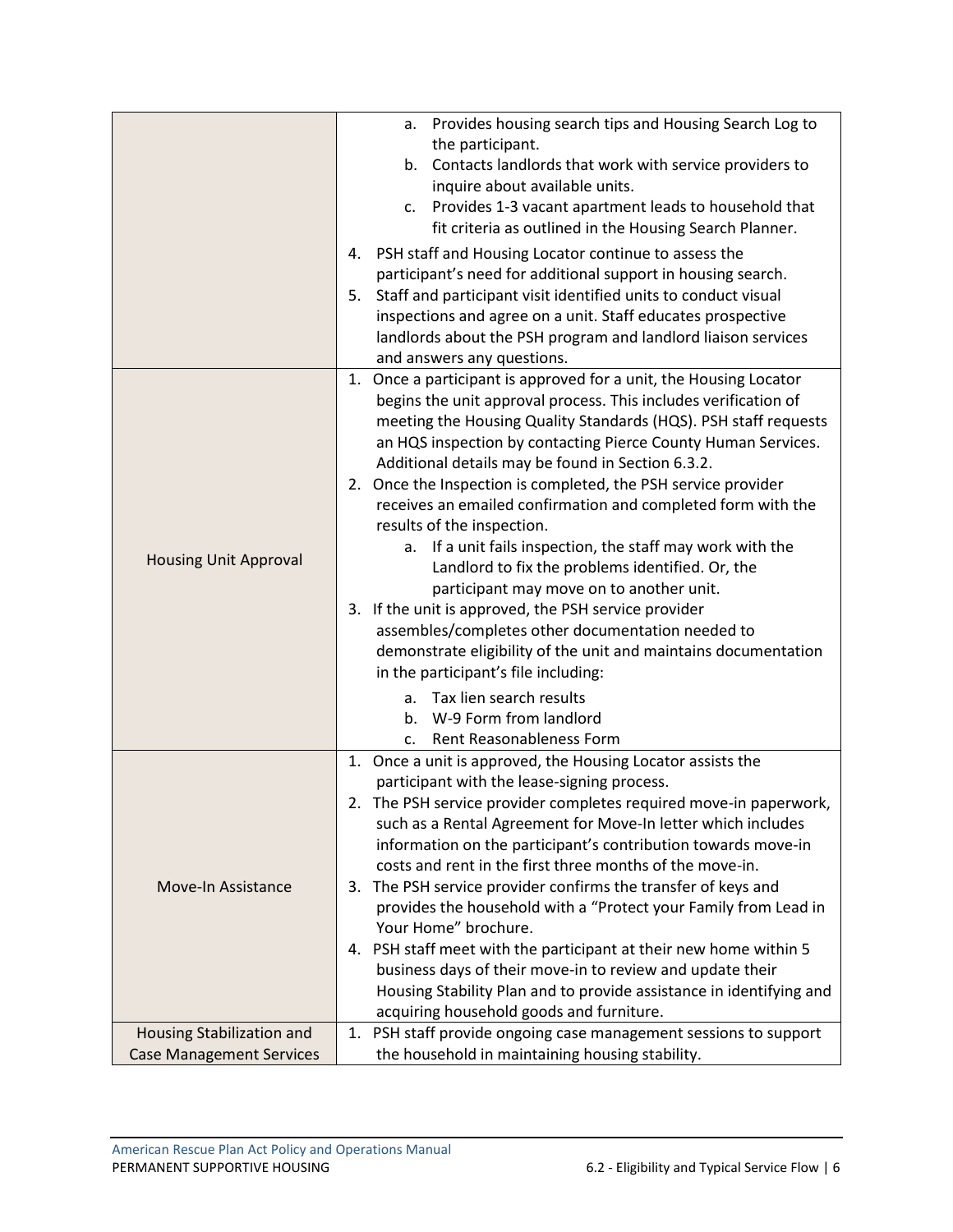|              | PSH staff should regularly review and update the Housing<br>a.         |
|--------------|------------------------------------------------------------------------|
|              | Stability Plan with specific action steps to maintain                  |
|              |                                                                        |
|              | permanent housing.                                                     |
|              | b. PSH staff should incorporate SAMHSA's 10 Guiding                    |
|              | Principles of Recovery into service delivery plan.                     |
|              | 2. PSH staff should assist participants in connections to supportive   |
|              | services and resources including mainstream benefits and               |
|              | services in alignment with their individualized needs. This may        |
|              | include but is not limited to:                                         |
|              | Medical and health resources<br>a.                                     |
|              | <b>Employment assistance</b><br>b.                                     |
|              | Social Security Income or Social Security Disability<br>$\mathsf{c}$ . |
|              | Income                                                                 |
|              | d. Mental health resources                                             |
|              | e. In-home supportive services                                         |
|              | f.<br>Elderly care assistance                                          |
|              | Legal representation<br>g.                                             |
|              | Upon exit from the PSH program, staff will close out all agency<br>1.  |
|              | paperwork according to agency procedures and exit the                  |
|              | household from the PSH program in HMIS.                                |
| Program Exit |                                                                        |
|              | TBRA Program: Within the exit process, service provider<br>a.          |
|              | must send the participant and owner a program exit                     |
|              | letter.                                                                |
|              |                                                                        |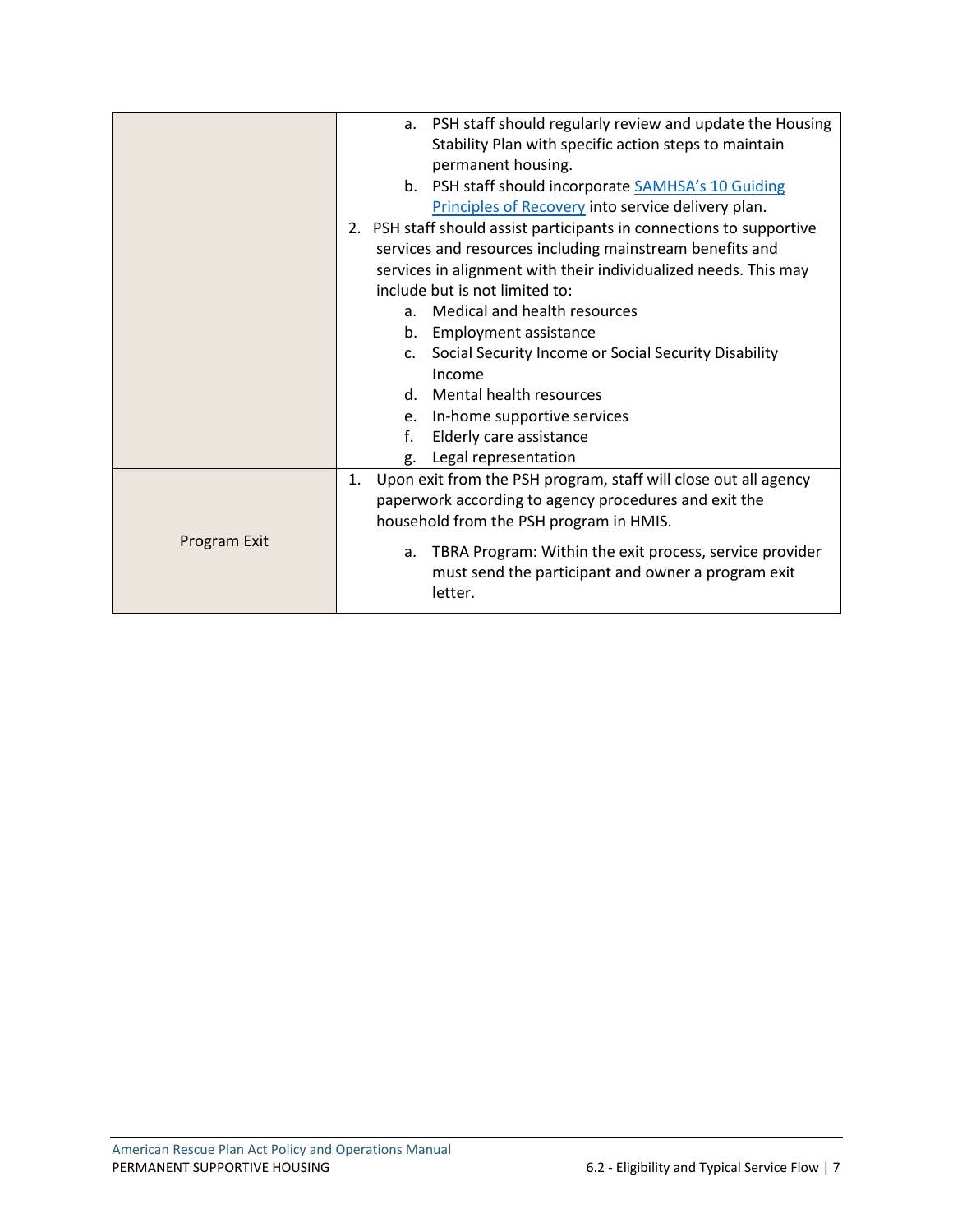# <span id="page-10-0"></span>**6.3 POLICIES AND STANDARDS**

# <span id="page-10-1"></span>**6.3.1 LOCAL, STATE, AND FEDERAL REGULATIONS**

PSH programs are governed by an array of state, local, and federal regulations. Service providers should reference applicable regulations included in **Chapter 1.3: Universal Policies and Standards**. This is not an exhaustive list; it is the responsibility of each individual grant recipient to ensure they are in compliance with all applicable local, state, and federal regulations. In instances where regulations overlap, grant recipients must comply with the more stringent of the applicable regulations.

### <span id="page-10-2"></span>**6.3.2 HOUSING UNIT APPROVAL**

#### <span id="page-10-3"></span>**6.3.2.1 STANDARD REQUIREMENTS FOR DETERMINING UNIT HABILITABILITY**

Service providers must verify and document the habitability of all housing units into which a participant will be moving prior to paying any move-in or rental subsidies. Programs must comply with HUD's Housing Quality Standards (HQS) for habitability determinations. An HQS Pre-Inspection Checklist is included in the Appendix for reference (See Appendix B-2). Complete records of inspections and followup actions must be maintained in the participant file.

#### **PROCESS TO VERIFY HOUSING QUALITY STANDARDS**

In Pierce County, all HQS inspections are completed by Pierce County Human Services. Inspections less than 12 months old performed by the Housing Authority can be used. For units that require HQS inspection, staff can request an HQS inspection by visiting the Pierce County Human Services website at https://www.piercecountywa.gov/4804/Housing-Quality-Standards-Inspections-HQ. In advance of the Inspection, the service provider must provide a copy of the inspection form to the landlord at least five days in advance of the scheduled appointment.

#### **HOUSING UNIT SIZE**

In alignment with HUD HQS, each participating household must have the bedroom size that fits their household size. For example, two adults in a shared housing situation must have their own lease, and their own bedroom. Two adults may share one bedroom if they present together as a household. However, if the unit has a Housing Authority-issued voucher attached to it, service providers must seek approval from the Housing Authority to approve multiple adults for a single room or Single Room Occupancy unit.

#### <span id="page-10-4"></span>**6.3.2.2 UNIT HABITABILITY COMPLAINT PROCEDURES**

Participants must be informed in writing of the habitability complaint process and assured that complaints regarding their housing unit's safety and habitability will not affect the household's eligibility for assistance. Service provider must have a written procedure describing the response to complaints regarding unit safety and habitability that includes mandatory inspection when a complaint is reported. Inspection should be documented using the HQS Inspection Form or an alternative format that documents the specific complaint, follow-up, and resolution.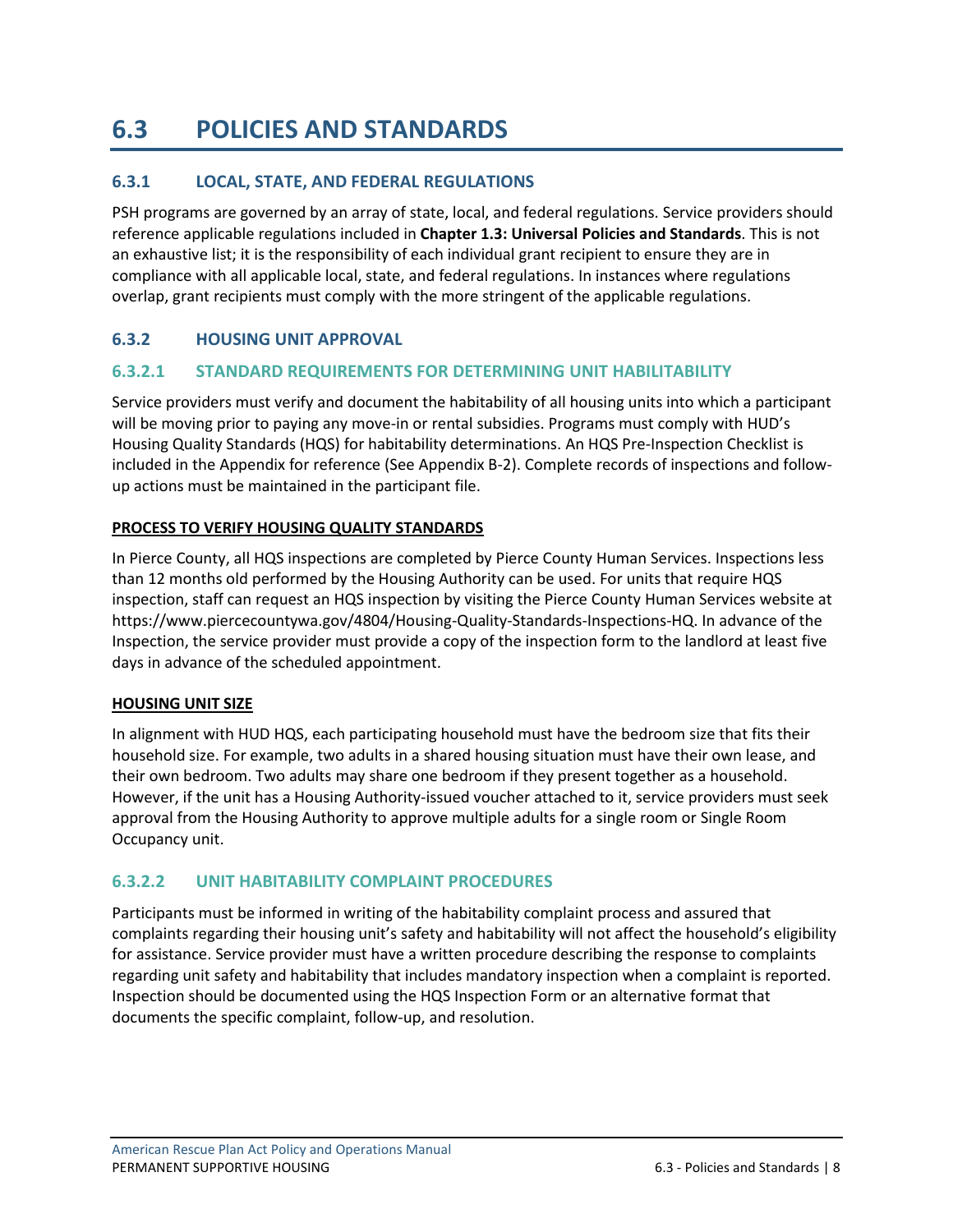# <span id="page-11-0"></span>**6.3.2.3 HOUSING UNIT SIZE**

Units must meet size requirements based on household size and composition and rent reasonableness based on Occupancy Standards. Occupancy Standards refer to the guidelines set by a PSH program governing the number of bedrooms allowed for households of different sizes and composition. Service providers have some flexibility in developing these standards as long as the standards do not violate fair housing requirements and comply with Federal, State, and local fair housing and civil rights laws. The primary intent when developing occupancy standards for the rental program is to provide for the smallest number of bedrooms needed by a household without overcrowding. It is acceptable to make allowances for special needs or circumstances, but the standards developed by the service provider must be applied equally and fairly to all participants.

### <span id="page-11-1"></span>**6.3.2.4 RENT REASONABLENESS AND COMPLIANCE WITH FAIR MARKET RENT**

Service providers must comply with Pierce County's rent limit policies for rental assistance and perform a rent reasonableness determination.

#### **RENT LIMIT**

Service providers must comply with Pierce County's rent limit policy for rental assistance, which varies by funding source. HUD sets geographically specific Fair Market Rent (FMR) limits annually for the housing costs of units, including both rent and utilities. Utilities include electricity, fuel (e.g. natural gas, oil), water, sewer, and trash removal, if trash is included in the water/sewage bill for that area OR if it is included in the rent for all tenants. Otherwise, if trash-removal is a stand-alone bill, it is not eligible. Telephone, internet, and cable are not eligible utilities.

If the program can document that the unit is Rent Reasonable and under 120% of FMR, then FMR may be exceeded. If any funds are used towards the difference between the FMR and the rental cost, those funds cannot be used towards the HUD CoC match as they are not HUD CoC eligible costs.

#### **RENT REASONABLENESS**

The Rent Reasonableness standard is designed to ensure that rents being paid are reasonable in relation to rents being charged for comparable units in the same market. To make this determination, service providers should consider: the location, quality, size, type, and age of the unit, and any amenities, housing services, maintenance, and utilities to be provided.

To calculate the gross rent for purposes of determining whether it meets the Rent Reasonableness standard, consider the entire housing cost: rent plus the cost of any utilities that must, according to the lease, be the responsibility of the tenant. Utility costs may include gas, electric, water, sewer, and trash. However, telephone, cable or satellite television service, and internet service should be excluded. The gross rent also does not include pet fees or late fees that the participant may accrue for failing to pay the rent by the due date established in the lease.

Note that not every element in the suggested list of nine things to check for must be known to establish a comparable unit. Service providers should use the *Rent Reasonableness Checklist and Certification Form* for documentation (See Appendix B-3); alternate forms may be utilized if approved in advance by Pierce County. At least three comparable units must be documented to demonstrate Rent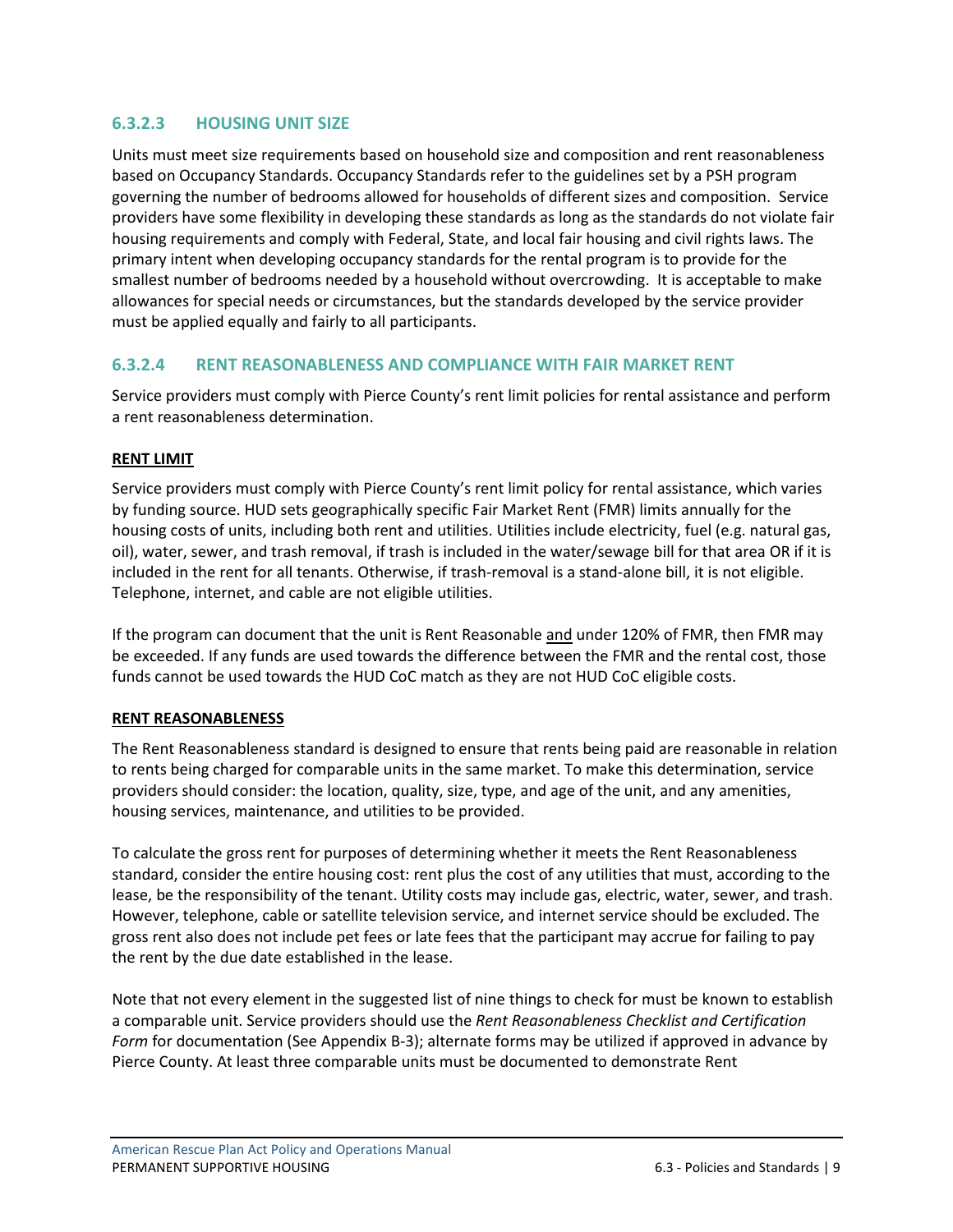Reasonableness. Service providers, regardless of fund source, must document that the unit complies with HUD's standards of Rent Reasonableness<sup>1</sup>.

### <span id="page-12-0"></span>**6.3.2.5 PROGRAM POLICIES PERTAINING TO ANNUAL CERTIFICATIONS**

Service providers must conduct an Annual Certification of eligibility for PSH participants within 12 months of the last Annual Certification of eligibility. The Annual Certification includes a housing habitability assessment to confirm adherence to HQS, income re-certification, and lease renewals (or moves to a new unit, if requested and secured).

Information regarding the habitability assessment process may be found in Section 6.3.2.1. For the process of Annual Certifications, habitability assessment processes should begin 120 days prior to the Annual Certification deadline. The income re-certification processes for the Annual Certification should begin 90 days prior to the Annual Certification deadline.

#### <span id="page-12-1"></span>**6.3.3 RENTAL PAYMENTS**

#### <span id="page-12-2"></span>**6.3.3.1 PARTICIPANT LEASE & DOCUMENTATION REQUIREMENTS**

Participants in PSH must have written and legally binding leases for the units in which they will live and receive rental assistance. Participant leases must have an initial term of 1 year, renewable for terms that are a minimum of one month long, and terminable only for cause.

With the exception of instances in which the service provider uses a master lease structure to obtain units for participants, the lease must be between the participant and owner. If a service provider uses a master lease structure, the lease is between the service provider and the owner, and the service provider subleases to the participant.

#### <span id="page-12-3"></span>**6.3.3.2 LATE PAYMENTS**

The service provider must make timely payments to each owner in accordance with the participant's lease. ARPA funds may only be used to pay late fees in the following circumstances:

- The participant has incurred the late fee
- Delivery of the rent payment was delayed in an unpreventable manner (i.e. lost in mail)
- Other circumstances approved by the County in advance

Late fees incurred by the service provider due to preventable circumstances will not be reimbursable.

#### <span id="page-12-4"></span>**6.3.3.3 PARTICIPANT CONTRIBUTIONS TO HOUSING COSTS**

Participants are responsible for paying 30% of their monthly adjusted income towards rent that is paid directly to the landlord. Participant contributions cannot exceed the full cost of the rent amount.

<sup>1</sup> According to [24 CFR 982.507 \(b\).](https://ecfr.federalregister.gov/current/title-24/subtitle-B/chapter-IX/part-982/subpart-K/section-982.507#p-982.507(b)) See Appendix B-3 and [https://www.hudexchange.info/resource/4424/coc-rent](https://www.hudexchange.info/resource/4424/coc-rent-reasonableness-and-fair-market-rent/)[reasonableness-and-fair-market-rent/](https://www.hudexchange.info/resource/4424/coc-rent-reasonableness-and-fair-market-rent/) for more information on documenting Rent Reasonableness.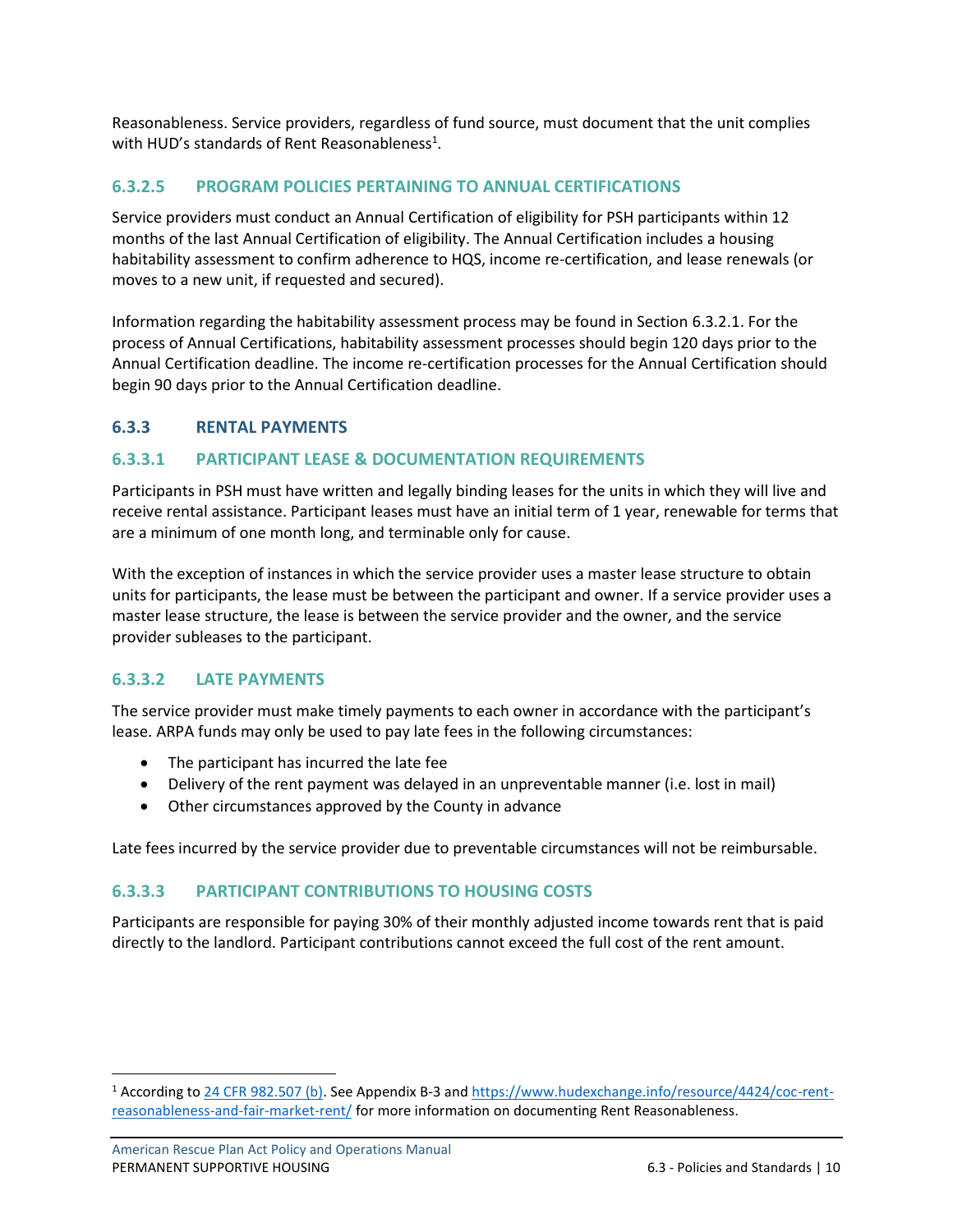#### **CONTRIBUTION AMOUNT RE-EVALUATION**

#### *Annual Re-Evaluation*

PSH service providers must complete an annual re-evaluation with each participant that includes an income certification to make adjustments to the participant's contributions to housing costs based on any changes in income. Annual re-revaluations shall coincide with the annual HQS and lease renewal (or move to a new unit at lease end) process and commence ninety days before lease term expiration.

#### *Interim Re-Evaluation*

PSH service providers must complete an interim re-evaluation with each participant that includes an income re-evaluation whenever there is an increase in household income or if a participant requests an interim re-evaluation due to a decrease in household income. The interim re-evaluation is the process to make adjustments to the participant's contributions to housing costs based on any changes in income.

### <span id="page-13-0"></span>**6.3.4 PROGRAM CASE MANAGEMENT AND RELATED SERVICES POLICIES**

### <span id="page-13-1"></span>**6.3.4.1 STANDARD REQUIREMENTS**

Service providers must offer housing stability case management and supportive services to PSH participants. Housing stability case management consists of:

- Conducting initial evaluation to verify and document eligibility for PSH
- Counseling
- Developing, securing, and coordinating services and obtaining Federal, State, and local benefits
- Monitoring and evaluating program participant progress
- Providing information and referrals to other providers
- Developing an individualized housing and service plan (e.g., Housing Stability Plan)
- Conducting required re-certifications

PSH programs may require participant-centered case management services (housing navigation and stability services) but may not require participation in disability-related services. Supportive services should be made available to participants.

#### <span id="page-13-2"></span>**6.3.4.2 SUPPORTIVE SERVICES ENGAGEMENT**

Supportive services are voluntary and cannot be required as a condition of tenancy but can and should be proactively offered to help participants achieve and maintain housing stability. Supportive service techniques such as harm reduction and motivational interviewing may be useful. Supportive services are helping or educational resources that include support groups, mental health services, alcohol and substance abuse services, life skills or independent living skills services, vocational services and social activities.

#### <span id="page-13-3"></span>**6.3.4.3 APPLICATION OF PROGRESSIVE ENGAGEMENT TO CASE MANAGEMENT SERVICES**

Included below are examples of allowable ways in which the level of service and support in PSH programs can be adjusted in alignment with Progressive Engagement to better match client needs.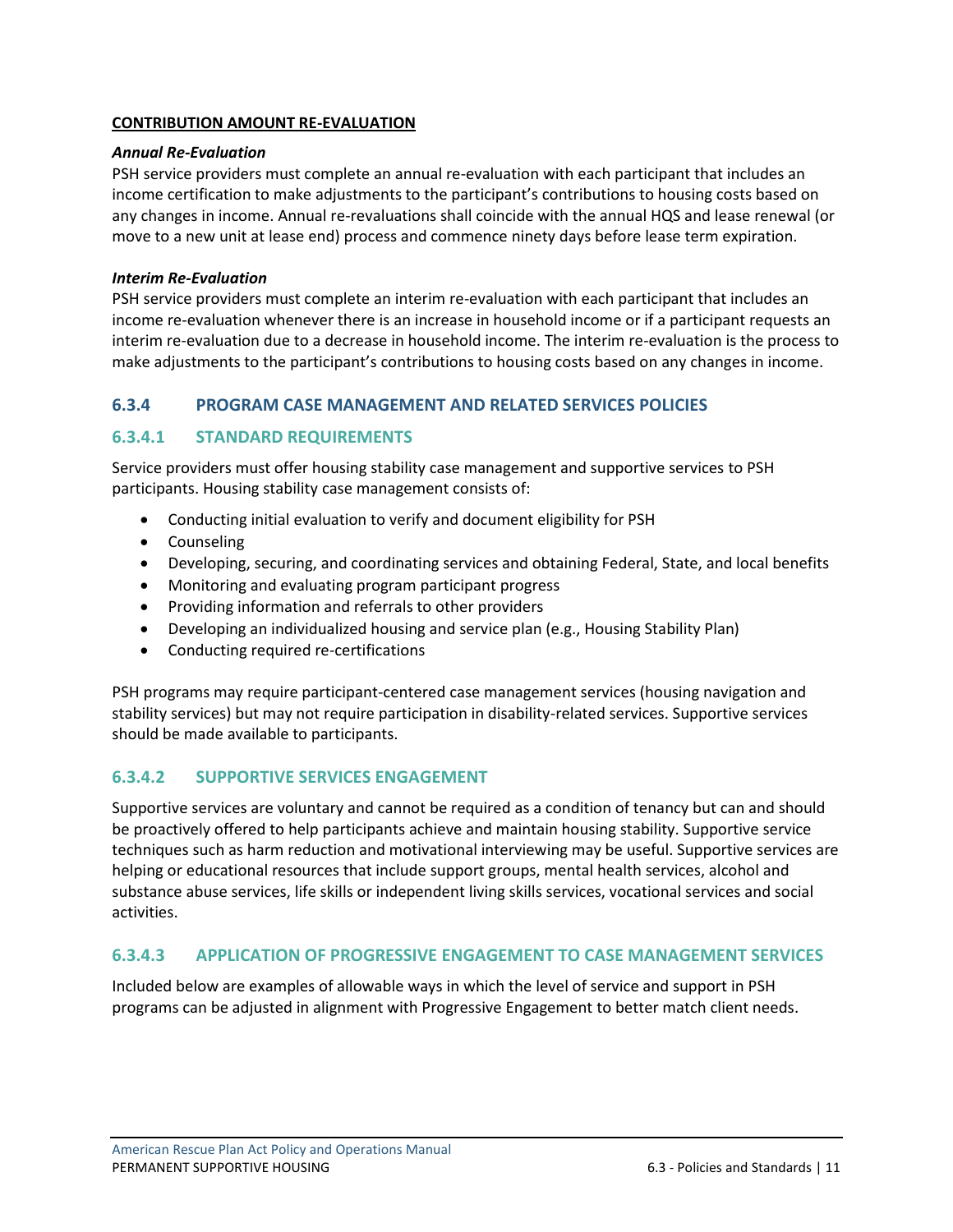#### **ADJUST FREQUENCY OF CASE MANAGEMENT MEETINGS**

With the participant, PSH staff may determine that a participant needs more frequent meetings at various points throughout their tenancy. Possible indications of a need to increase case management frequency include:

- Participant acuity demonstrates high barriers to maintaining housing, particularly in areas such as tenancy, mental health and wellness, or history of homelessness.
- Participant has cognitive, developmental, or behavioral issues that have or may prevent them from accomplishing tasks or daily living activities.
- Participant has drug or alcohol use behaviors that may limit memory or ability to complete tasks.

In response, programs may elect to:

- Increase the number of in-person and/or phone meetings
- Engage additional supportive services, such as CTI staff, to help the participant achieve goals. Hold joint meetings so that all supports are aware of action steps and goals and ensure that these supports are assisting in completion of goals.
- Provide text message reminders or other prompts to complete tasks such as paymentof rent or other bills.

#### **INCREASE SUPPORTIVE SERVICES**

Some participants may need additional support in achieving housing goals or support in achieving other goals from other community support resources. Possible indications of need to increase supportive services include:

- Participant acuity demonstrates high barriers in certain areas needing professional services, support, or care, such as mental and physical health and wellness, trauma/ abuse, family, etc.
- Participant's lack of history or ability with certain skills, such as employment, tenancy, financial literacy.

In response, programs may elect to:

• Make referral to non-housing supportive services and follow up with referral to ensure that participant is able to access these services, noting that service participation must be voluntary. Hold joint meetings to ensure that all supportive services are in place, all providers understand service goals, and support is provided to help the participant achieve their goals.

#### **ADJUST HOUSING STABILITY PLAN**

Some participants may need to break goals down into smaller action steps for plans to be manageable. Possible indications of a need to adjust Housing Stability Plans include:

- Participant is unable to complete tasks as assigned or is unable to make progress on goals.
- Participant has not completed similar tasks before and is unsure of how to start.

In response, programs may elect to:

- Break tasks down into smaller actions and assign case management support for each action.
- Check in more regularly on progress towards achieving goals.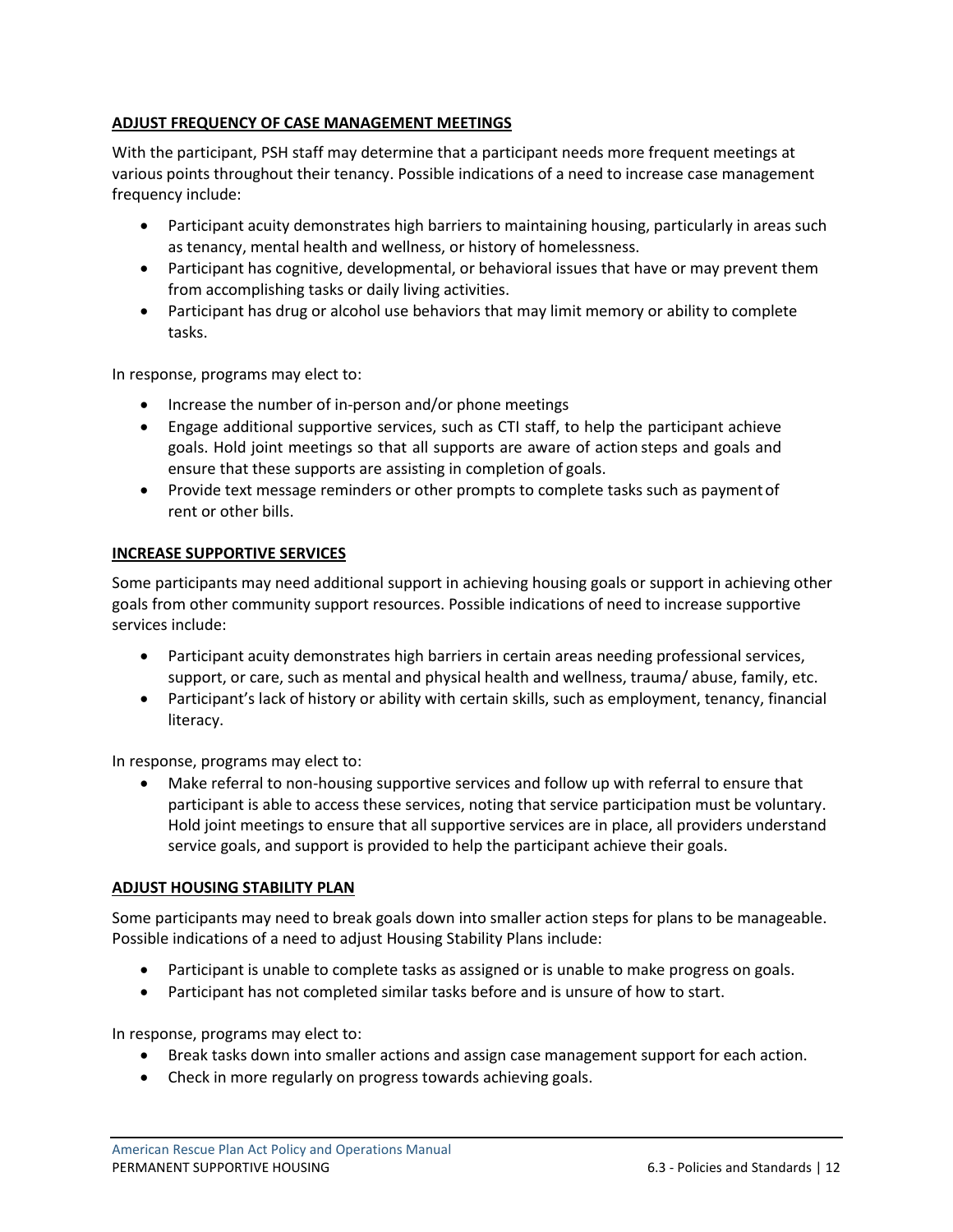Participants should be provided the level and type of service and supports necessary to maintain housing stability, as soon as that level of need is identified. For example, if a higher level of support is identified from intake, then that level of support should be provided immediately. If needs exceed the capacity or training of PSH staff, service providers must refer and connect participants to appropriate supports.

# <span id="page-15-0"></span>**6.3.5 PROGRAM EXIT**

Households should be exited from the program when: 1) they are no longer eligible for or in need of services, 2) they have completed all goals as outlined in the Housing Stability Plan, 3) they have financial ability to meet basic living needs, or 4) violation of a Program Agreement is discovered. Participant households should not be exited from the program for lack of stability. In all cases of exiting the program (voluntarily or involuntarily), staff must provide written communication to the both the household (and if applicable) the landlord, as well as inform any other partner staff with whom the household is currently working. Providers must have a Termination of Assistance procedure that adheres to the policy below.

# <span id="page-15-1"></span>**6.3.5.1 TERMINATION OF ASSISTANCE**

Service providers must have a written program termination policy that describes the reasons a household would be terminated from participation, the notification process, and assurance the household will be made aware of the grievance process. To terminate rental assistance or housing stabilization services, the process, at a minimum, must:

- Provide written notice to the participant with a clear statement of the reasons for termination.
- An opportunity for the participant to present written or oral objections before a person other than the person (or subordinate of the that person) who made or approved the termination decision; and,
- Prompt written notice of the final decision to the participant.

If a participant violates program requirements, the service provider may terminate assistance in accordance with the formal process established through the policy. Service providers must exercise judgment and examine all extenuating circumstances in determining when violations warrant termination so that a program participant's assistance is terminated only in the most severe cases. Program termination does not bar programs from providing further assistance at a later date to the same household.

Note that program participation and rent tenancy are separate processes. For example, a participant may have their lease terminated but still be eligible for services and to look for new housing or a participant may be ineligible for services but still have their lease in-tact with full responsibility for rent payment.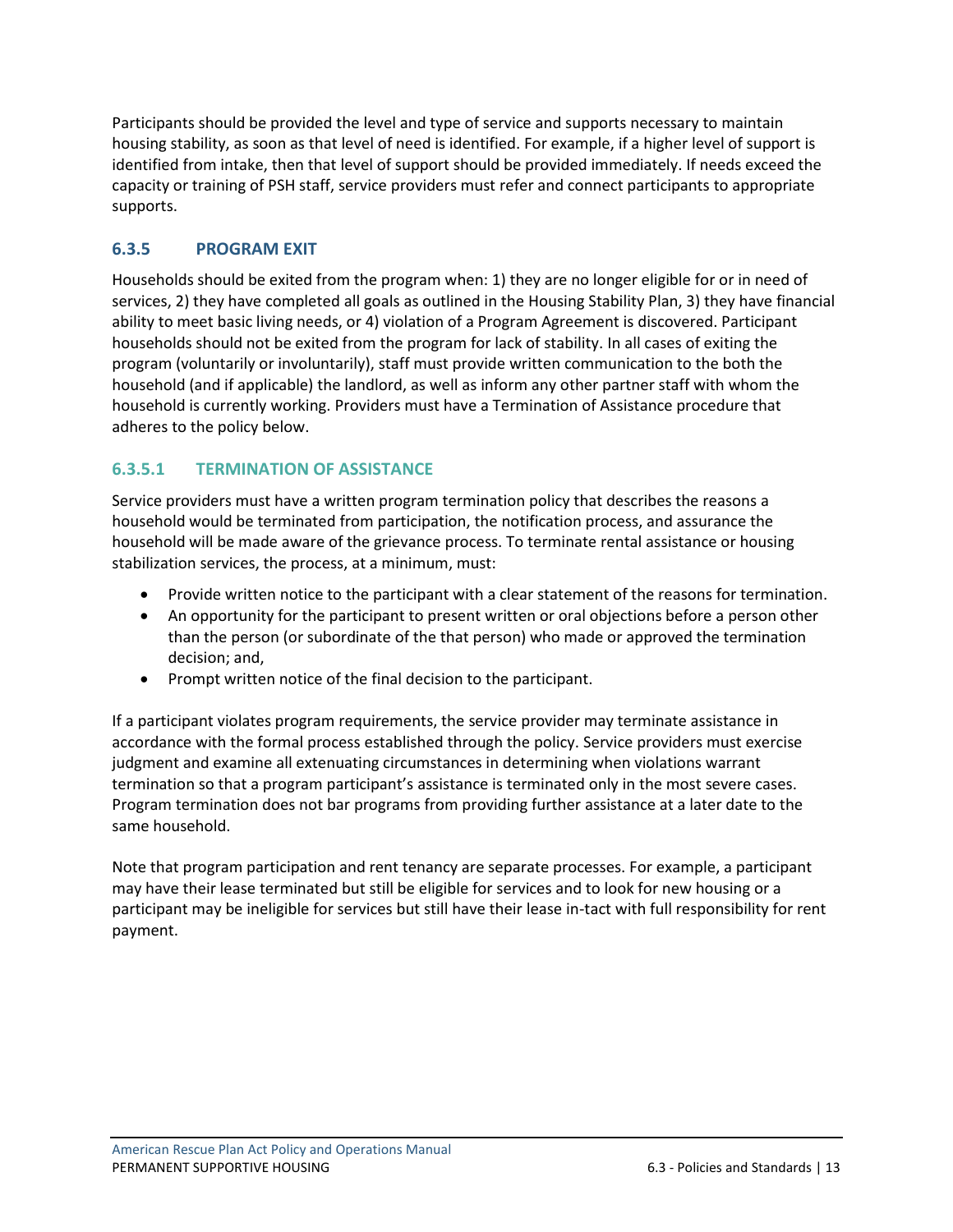# <span id="page-16-0"></span>**6.4 PERFORMANCE MEASUREMENT**

### <span id="page-16-1"></span>**6.4.1 DATA COLLECTION AND DOCUMENTATION REQUIREMENTS**

HUD universal data elements and HUD program specific data elements must be collected and reported in HMIS within five business days of participant entry into the program. Service providers should make every attempt to enter all data for a particular week by the end of that week. Additional PSH documentation requirements are detailed in the table below. Third-Party source documentation should always be sought first. If it cannot be obtained, Third-Party Written or Oral Verification should be sought (with a preference for written documentation). If neither can be obtained, then efforts to collect all types of Third-Party documentation should be recorded and Self-Certification shall be obtained from the participant and kept in the Participant File. See Appendix C-4 and C-5 for sample forms.

#### **Documentation Requirement Details All PSH Programs**

#### **Homelessness**

*Standard PSH:* Documentation of meeting HUD's Chronically Homeless Definition must be collected prior to enrollment. Details regarding HUD criteria may be found in Appendix C-23.

*Programs may utilize CHG Verification of Household Eligibility and Income Recertification Form (See Appendix C-2).*

#### **Annual Income**

Documentation of annual income must be gathered prior to enrollment:

- Source documents for the assets held by the household and income received over the most recent period for which representative data is available before the date of the evaluation (e.g., wage statement, unemployment compensation statement, public benefits statement, bank statement); or
- Written certification by the participant of the amount of income the household received for the most recent period representative of the income that the household is reasonably expected to receive over the next month following the evaluation.

*Programs may utilize CHG Verification of Household Eligibility and Income Recertification Form (Appendix C-2), CHG Income Eligibility Worksheet (Appendix C-3),* and (if applicable, if participant has no income) *CHG Self-Declaration of Housing Status and No Income Form (Appendix C-5).*

#### **Disability Documentation**

PSH service providers must verify and document disability prior to enrollment. Additional detail may be found in Section 8.2.1.1.

#### **Habitability Verification**

Documentation of meeting habitability expectations: *HQS Inspection Form*

#### **Rental Agreement**

Documentation of rental terms: *Lease.*

#### **Rental Assistance Agreement**

Documentation of rental payment terms and timelines between PSH service provider, participant, and owner.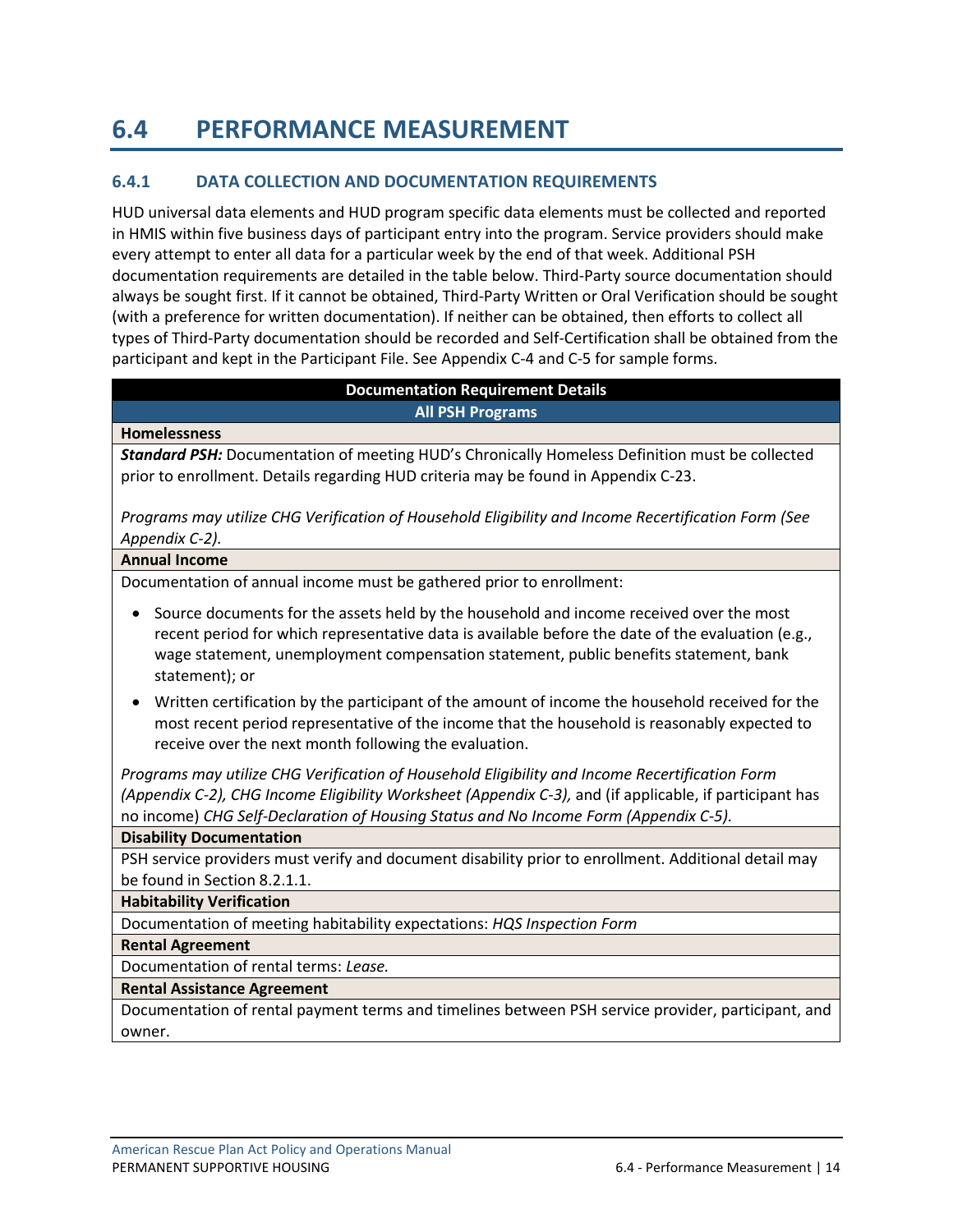**Housing Stability Form**

Documentation of Housing Stability Plan; referrals and connections to mainstream providers and resources; monthly case management services provided; and plans and progress towards selfsufficiency.

#### **Re-Certifications (if applicable)**

Documentation of Annual Certifications (housing habitability and income re-certifications) as well as any additional Interim Income Re-Certifications.

*Programs may utilize CHG Verification of Household Eligibility and Income Recertification Form (Appendix C-2).*

#### **Service and Assistance Records**

- Documentation of services and assistance provided to that participant, including evidence that the service provider or subservice provider has conducted an annual assessment of services for those participants that remain in the program for more than a year and adjusted the service package accordingly. Where applicable, compliance with the termination of assistance requirement.
- Documentation of the types of supportive services provided under the service provider's program and the amounts spent on those services. The service provider or subservice provider must keep record that these records were reviewed at least annually and that the service package offered to participants was adjusted as necessary.
- Programs should also consider keeping a log of households that were not eligible. Such documentation would show a monitor/auditor that the time spent by personnel is reasonable, particularly in periods of very low number of eligible households being served but with a high level of salaries. This practice is recommended for any activities that might result in a low amount of assistance delivered, as it would demonstrate the program is incurring legitimate costs for the program.

# <span id="page-17-0"></span>**6.4.1.1 DOCUMENTATION COLLECTION**

Programs should begin working with participants to collect documentation at enrollment. If documentation has not been collected within 45 days, programs are not required to terminate participants from the program, but they may elect to do so. If documentation is not required until sometime after enrollment, then programs may not terminate until 45 days after the documentation deadline. Programs must document their efforts to obtain eligibility documentation during this period and should only terminate participants as a last resort. Any information collected during this period should be updated in HMIS and any documentation collected should be scanned and uploaded into HMIS, so the participant record is as accurate as possible, and a more appropriate referral can be made.

The only exception to the above policy is with regard to disability documentation; disability documentation **must** be collected within 45 days of program enrollment. If it is not obtained at enrollment, staff should record their observation of the disability and begin working to collect documentation immediately.

# <span id="page-17-1"></span>**6.4.2 METRICS**

|          | Metric.                                                                  |
|----------|--------------------------------------------------------------------------|
| Category | <b>All Funding Sources</b>                                               |
|          | Percentage of housing program vacancies filled by Coordinated Entry (CE) |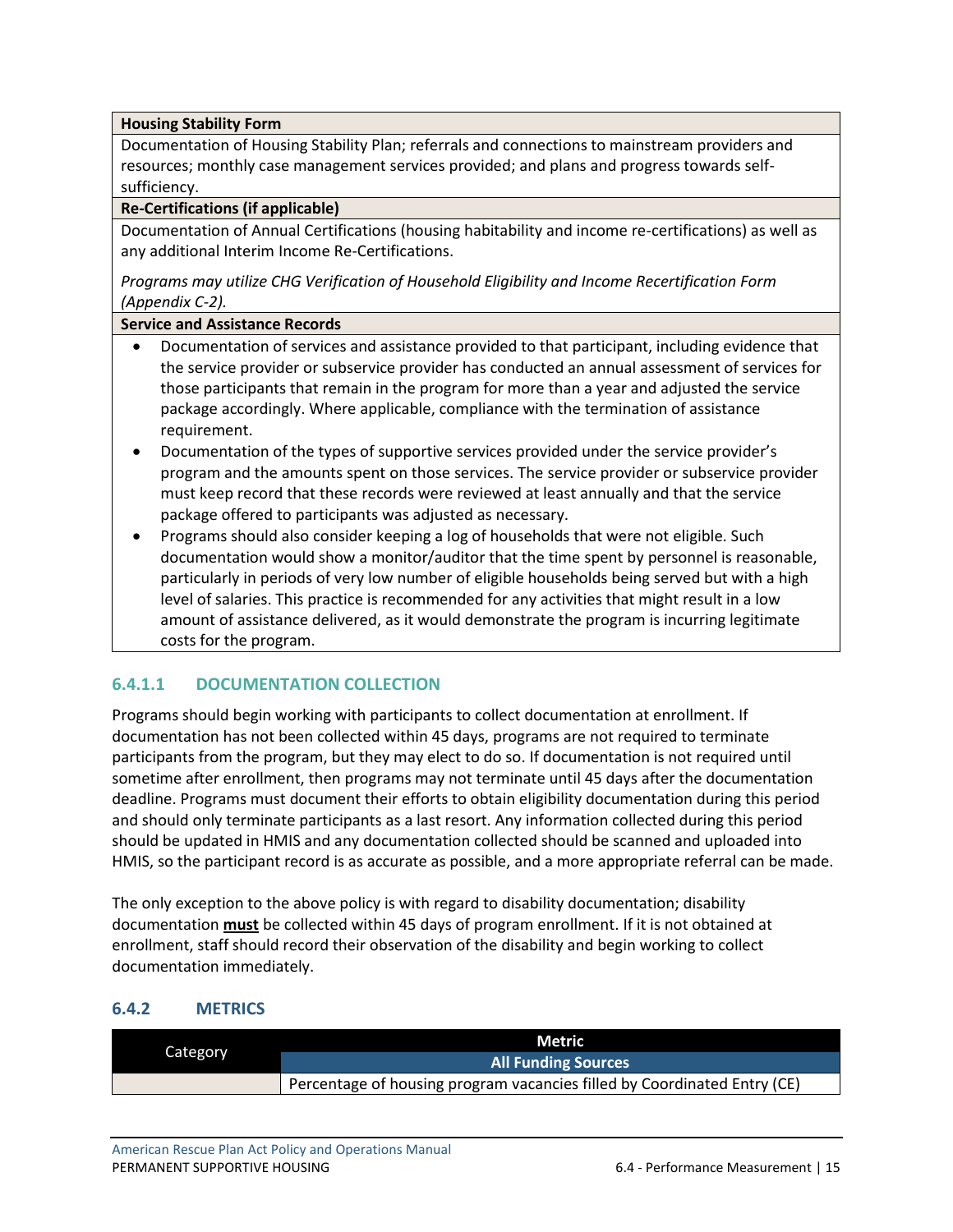|                            | Percent of vacancies made available for households meeting chronically        |
|----------------------------|-------------------------------------------------------------------------------|
|                            | homeless criteria                                                             |
|                            | Percentage of accepted referrals from CE                                      |
|                            | Average length of time for move in from entry date                            |
|                            | Percentage of households housed twelve (12) months or longer                  |
| <b>PSH Program</b>         | Percentage of household exits to other Permanent Housing                      |
| <b>Outcomes</b>            | Percent of vacant PSH beds made available for chronically homeless, either    |
|                            | vacancies due to unit turnover or lease-up of units in new projects           |
|                            | Households who successfully exit PSH and return to homelessness within a      |
|                            | twelve (12) month period                                                      |
|                            | Percentage of households that maintain or increase their income through any   |
|                            | source from program entry to exit                                             |
| <b>Data Collection and</b> | Percentage of HMIS data that is complete and accurate                         |
| <b>Reporting</b>           | Percentage of HMIS data that is entered within 5 days from initial collection |
| <b>Contract</b>            | Percentage expenditure of funds                                               |
| <b>Management</b>          | Percentage of Contract Payment Requests submitted accurately and on time      |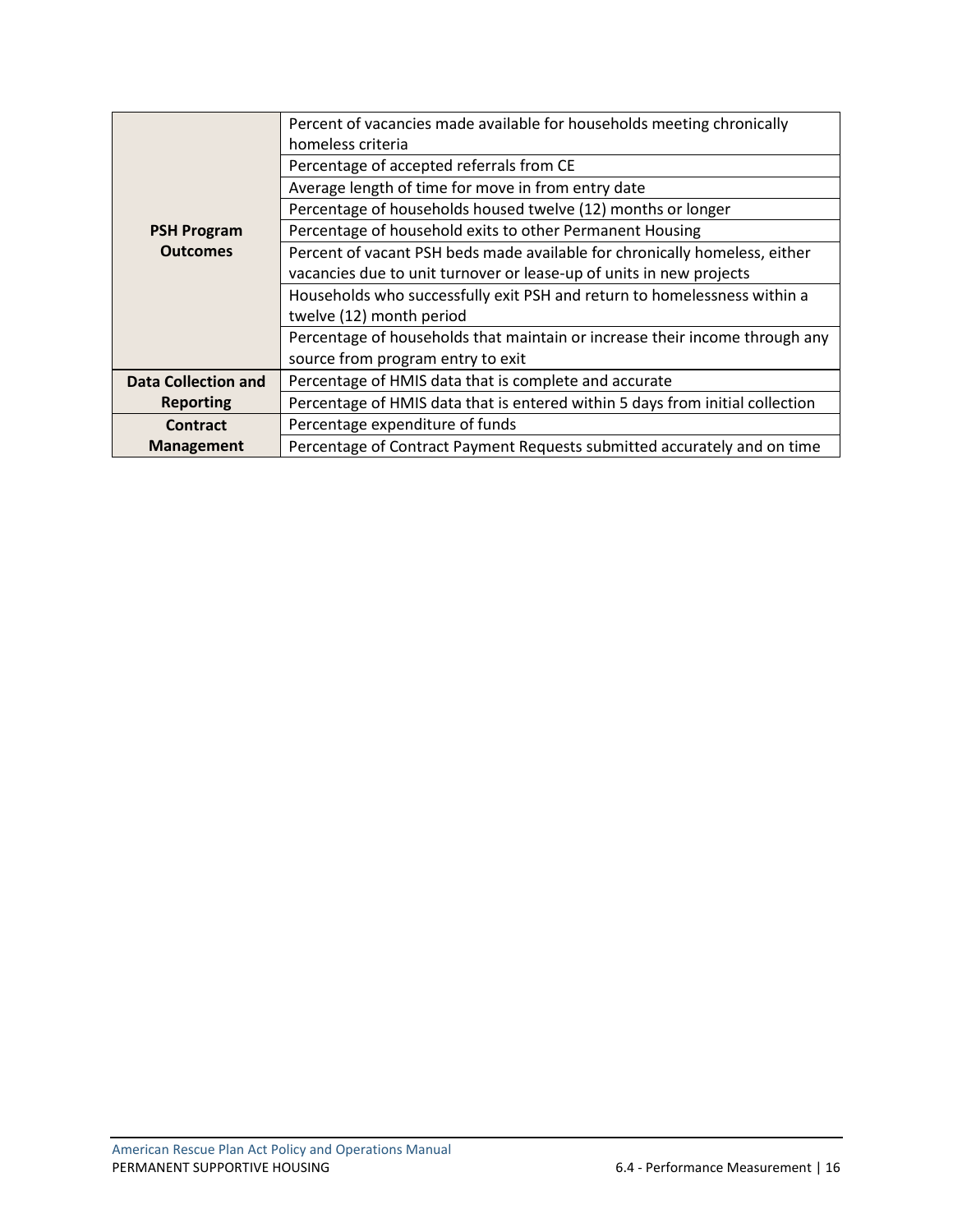# <span id="page-19-0"></span>**6.5 ELIGIBLE ACTIVITIES**

#### <span id="page-19-1"></span>**6.5.1 ELIGIBLE ACTIVITIES OVERVIEW**

Funds may be used to provide housing navigation and identification, rental assistance, and housing stabilization and case management services to help participants maintain permanent housing and achieve housing stability. Eligible cost categories are included in the table below.

| <b>Permanent Supportive Housing</b>                                       |   |
|---------------------------------------------------------------------------|---|
| <b>ELIGIBLE ACTIVITIES</b>                                                |   |
| <b>Rental Assistance - Scattered Site Programs</b>                        |   |
| <b>Rent Payments</b>                                                      |   |
| Rental Assistance - for profit, non-profit, gov't.<br>Including:          | х |
| Rental Arrears, including associated late fees<br>$\bullet$               | x |
| Lot rent for RV or manufactured home                                      | x |
| Utilities, when included in rent                                          | x |
| Other fees, when included in rent                                         | x |
| <b>Landlord Incentive</b><br>Reimbursement for damages paid to a landlord | x |
| <b>Hotel/Motel</b>                                                        | x |
| <b>Parking Space Connected to Unit</b>                                    | x |
| <b>Security Deposits</b>                                                  | x |
| <b>Last Month's Rent</b>                                                  | x |
| <b>Other Costs Associated with Rent</b>                                   |   |
| <b>Credit Checks</b>                                                      | x |
| <b>Housing Application Fees</b>                                           | x |
| Legal fees and fines                                                      | x |
| <b>Moving Costs</b>                                                       | x |
| <b>Storage Costs</b>                                                      | x |
| <b>Utility Assistance/Deposits</b>                                        | x |
| <b>Utility Arrears</b>                                                    | x |
| <b>Project Operations</b>                                                 |   |
| <b>Costs Associated with Payroll</b>                                      |   |
| <b>Housing Search and Placement</b>                                       | x |
| <b>Housing Stability Case Management</b>                                  | x |
| <b>HMIS Data Collection and Entry</b>                                     | x |
| <b>Sub-Contracted Services</b>                                            | x |
| <b>Supportive Service Costs</b>                                           |   |
| <b>Child Care</b>                                                         | x |
| Credit Repair - budgeting/money management                                | x |
| <b>Education Services</b>                                                 | х |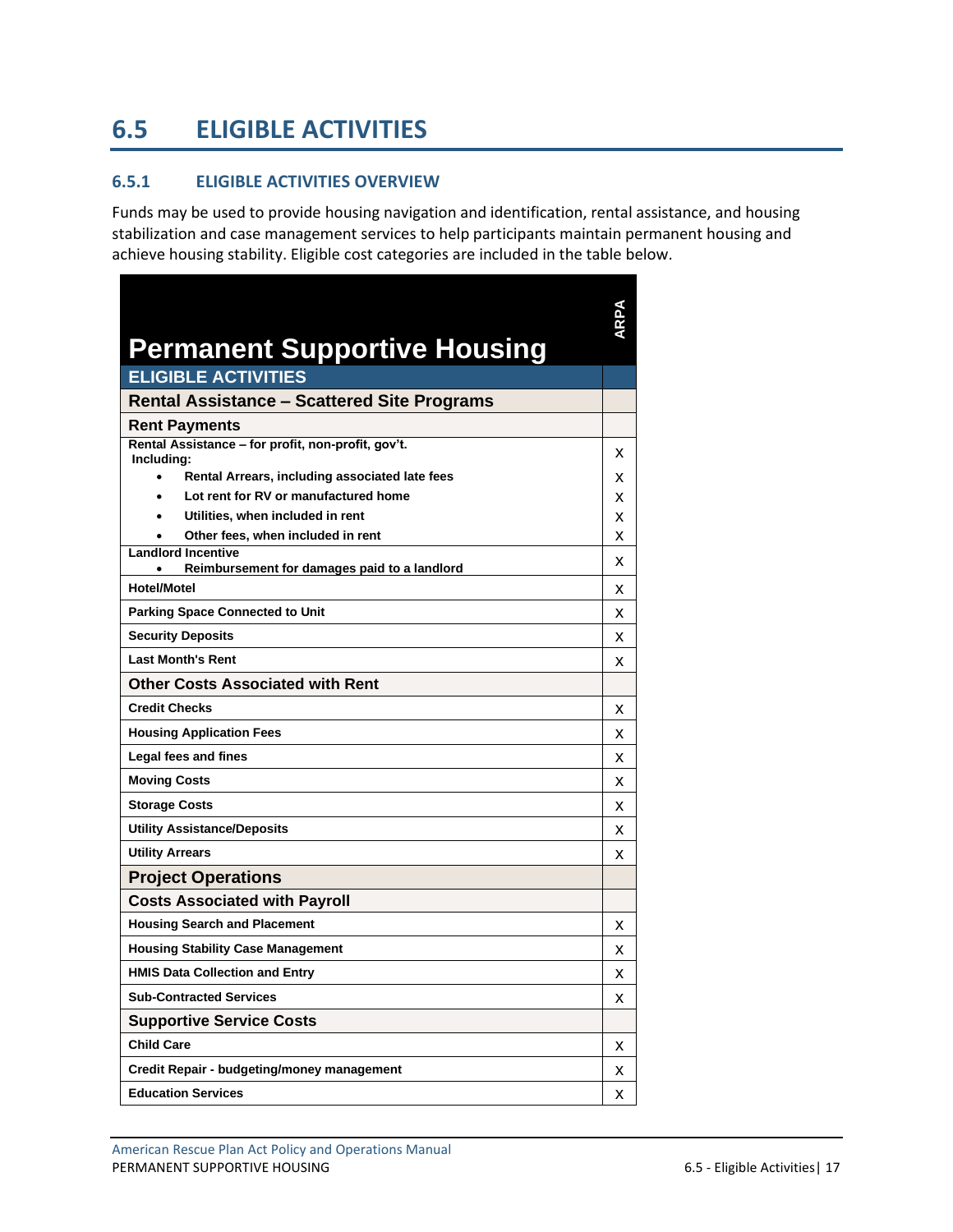# **Permanent Supportive Housing**

**ARPA**

| <b>Employment Assistance</b>                      | x |
|---------------------------------------------------|---|
| <b>Legal Services</b>                             | x |
| <b>Life Skills</b>                                | x |
| <b>Mediation</b>                                  | x |
| <b>Mental Health Services</b>                     | x |
| <b>Outpatient Health Services</b>                 | x |
| <b>Substance Abuse Treatment Services</b>         | x |
| <b>Transportation</b>                             | x |
| <b>Other Program Costs</b>                        |   |
| <b>General Liability Insurance</b>                | х |
| <b>Office Internet</b>                            | x |
| <b>Office Space</b>                               | x |
| <b>Office Supplies</b>                            | x |
| <b>Office Utilities</b>                           | x |
| <b>Staff Training/Conference/Per Diem</b>         | x |
| <b>Sub-Leased Unit Turn-over</b>                  | x |
| <b>Telephone</b>                                  | x |
| <b>Facility Support - Site Based Programs</b>     |   |
| <b>Lease Payments</b>                             |   |
| <b>Lease/Rent on Facility</b>                     | x |
| <b>Hotel/Motel</b>                                | x |
| <b>Move-in Costs to Permanent Housing</b>         | x |
| <b>Other Facility Costs</b>                       |   |
| <b>Facility Equipment and Supplies</b>            | x |
| <b>Facility Janitorial</b>                        | x |
| <b>Facility Maintenance/Repair</b>                | x |
| <b>Facility Security</b>                          | x |
| <b>Food served in Facility</b>                    | x |
| Off-Site and Residential Facility Management Fees |   |
| <b>Other Costs to Secure Permanent Housing</b>    | x |
| <b>Property Insurance</b>                         | x |
| <b>Utilities</b>                                  | x |
| <b>Administrative Expenses</b>                    |   |
| <b>Advertising</b>                                | х |
| <b>Communications</b>                             | x |
| <b>Facilities Maintenance &amp; Repairs</b>       | x |
| Insurance                                         | x |
| <b>Machinery &amp; Equipment</b>                  | x |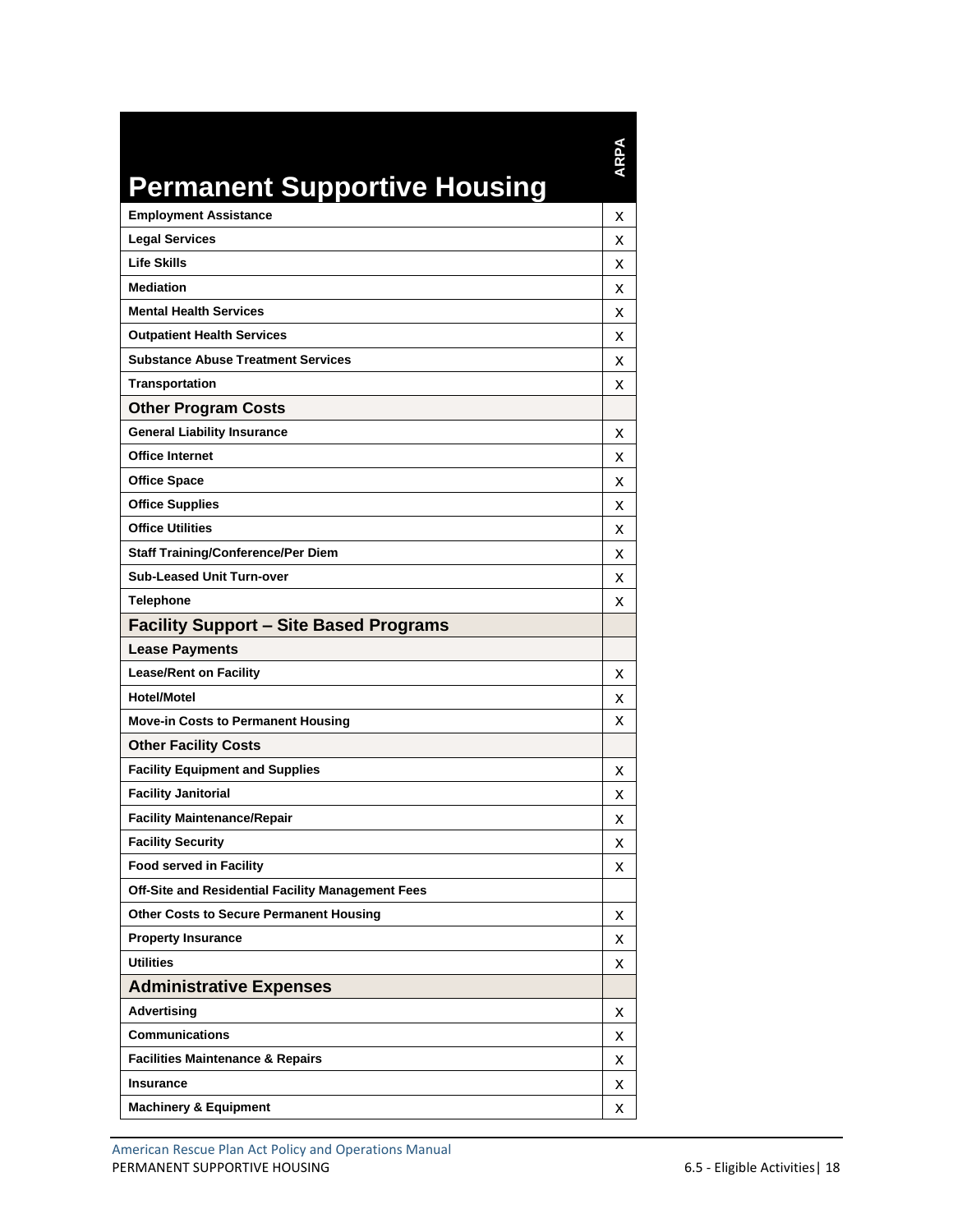| <b>Permanent Supportive Housing</b>      | آدام |
|------------------------------------------|------|
| <b>Office &amp; Operating Supplies</b>   | x    |
| <b>Personnel Salaries &amp; Benefits</b> | x    |
| <b>Professional Services</b>             | x    |
| <b>Public Utilities</b>                  | x    |
| <b>Small Tools &amp; Minor Equipment</b> |      |

# <span id="page-21-0"></span>**6.5.2 DETAILED ELIGIBLE ACTIVITIES**

Eligible ARPA-funded Permanent Supportive Housing activities are summarized in the table below. Other costs may be approved by the County on a case-by-case basis. Please contact PCHS Homeless Programs for further information.

| <b>ARPA-Funded Program Eligible Costs</b>                                                                                                                                                                                                                                                                                                                                                                                                                                           |  |  |
|-------------------------------------------------------------------------------------------------------------------------------------------------------------------------------------------------------------------------------------------------------------------------------------------------------------------------------------------------------------------------------------------------------------------------------------------------------------------------------------|--|--|
| Rental Assistance - Scattered Site Projects ONLY                                                                                                                                                                                                                                                                                                                                                                                                                                    |  |  |
| <b>Rent Payments</b>                                                                                                                                                                                                                                                                                                                                                                                                                                                                |  |  |
| Rental Assistance: monthly rental assistance payments, not to exceed 24 months.                                                                                                                                                                                                                                                                                                                                                                                                     |  |  |
| Temporary absence: If a household must be temporarily away from the unit but is expected<br>$\circ$<br>to return (such as temporary incarceration, hospitalization, or residential treatment), service<br>providers may pay for the household's rent for up to 60 days and charge the grant for eligible<br>costs. While a household is temporarily absent, he or she may continue to receive case<br>management. Any temporary absence must be documented in the participant file. |  |  |
| Subsidized Housing: rent/utility assistance may be used for move-in costs (security deposits,<br>$\circ$<br>first and last month's rent) for subsidized housing (where household's rent is adjusted based<br>on income), including project- or tenant-based housing. Rental arrears or utility arrears<br>assistance may be used for subsidized housing.                                                                                                                            |  |  |
| Rental Arrears: includes associated late fees and may be for up to three months. Rental arrears<br>$\bullet$<br>may be paid if the payment enables the household to obtain or maintain permanent housing. Lot<br>rent for RV or manufactured home.<br>Utilities, which are included in rent                                                                                                                                                                                         |  |  |
| Other fees that are included in rent may be eligible; please check with County staff for pre-<br>$\bullet$<br>approval                                                                                                                                                                                                                                                                                                                                                              |  |  |
| Landlord Incentives: paid to landlords, including:<br>$\bullet$                                                                                                                                                                                                                                                                                                                                                                                                                     |  |  |
| Reimbursement for damages<br>$\circ$<br><b>Additional deposits</b><br>$\circ$                                                                                                                                                                                                                                                                                                                                                                                                       |  |  |
| Hotel/Motel Expenses: when used as shelter or waiting for an HQS inspection on a unit<br>$\bullet$                                                                                                                                                                                                                                                                                                                                                                                  |  |  |
| Parking Spaces: when connected to a unit<br>$\bullet$                                                                                                                                                                                                                                                                                                                                                                                                                               |  |  |
| Security Deposits: for moving into new units (not limited to one)<br>$\bullet$                                                                                                                                                                                                                                                                                                                                                                                                      |  |  |
| Last Month's Rent: Paid to the owner of housing at the time security deposit and first month's<br>$\bullet$<br>rent are paid                                                                                                                                                                                                                                                                                                                                                        |  |  |
| Other costs: as approved in advance by the County                                                                                                                                                                                                                                                                                                                                                                                                                                   |  |  |
| <b>Other Costs Associated with Rent</b>                                                                                                                                                                                                                                                                                                                                                                                                                                             |  |  |
| Credit Check: if necessary/required for rental housing<br>$\bullet$                                                                                                                                                                                                                                                                                                                                                                                                                 |  |  |
|                                                                                                                                                                                                                                                                                                                                                                                                                                                                                     |  |  |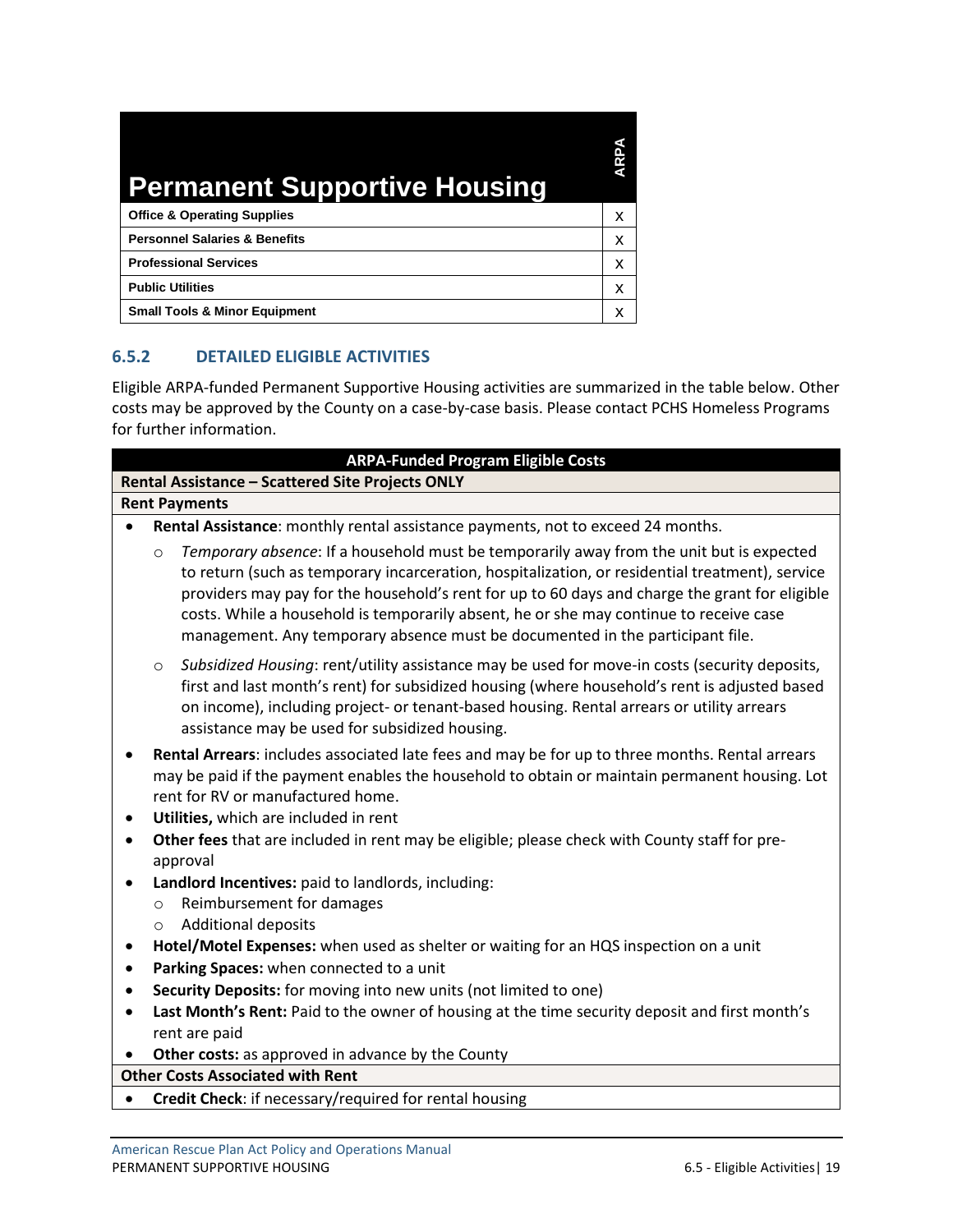- **Housing Application Fees:** when charged to all applicants, also includes background checks and costs of urinalyses for drug testing of household members if necessary/required for rental unit
- **Legal fees and fines**, if necessary to obtain or maintain permanent housing
- **Moving Costs:** assistance includes cost of renting a truck, moving supplies
- **Temporary Storage:** for 90 days or less, if necessary to obtain or maintain permanent housing
- **Utility Assistance:** Up to 24 months of utility payments per participant per service, including up to six months of **Utility Arrears**, per service.
- **Utility Deposits:** Standard utility deposit required by the utility company for all customers
- **Utility Arrears**: for up to six months, if the payment enables the household to obtain or maintain permanent housing.
	- o **Utility-Only Assistance** (including arrears): can be provided when no other utility assistance, such as LIHEAP, is available to prevent a shut-off, and documented using the CHG Utility-Only Assistance Form (Appendix C-14).

• **Other costs:** as approved by the County

#### **Operations**

#### **Costs Associated with Payroll**

- **Housing Search and Placement Services:** services or activities designed to assist households in locating, obtaining, and retaining suitable housing, tenant counseling, assisting households to understand leases, inspections, securing utilities, making moving arrangements, and representative payee services concerning rent and utilities.
	- o Includes intake and assessment (time spent assessing a household), whether or not the household is determined eligible
	- o Includes mediation and outreach to property owners/landlords related to locating or retaining housing
- **Housing Stability Case Management:** This includes developing an individualized housing and service plan, monitoring and evaluating household progress, identifying creative and immediate housing solutions outside of the traditional homeless service system (Diversion), SSI/SSDI Outreach, Access, and Recovery (SOAR), and assuring that households' rights are protected.
- **HMIS Data Collection and Entry:** staff and benefits for activity; must be directly attributable to project
- **Sub-Contracted Services:** includes temporary employees contracted through an agency or thirdparty providers paid by the service provide to provide direct service.
- **Other costs:** as approved in advance by the County

**Supportive Service Costs** – All activities below MUST be directly related to a household's ability to obtain or maintain permanent housing.

- **Child Care:** The costs of establishing and operating childcare, and providing childcare vouchers, for children from families experiencing homelessness, including providing meals and snacks, and comprehensive and coordinated developmental activities, are eligible.
	- $\circ$  The childcare center must be licensed by the jurisdiction in which it operates in order for its costs to be eligible.
	- $\circ$  Children must be under the age of 13, unless they are disabled children. Disabled children must be under the age of 18.
- **Credit Repair:** including budgeting or money management
- **Education Services:** The costs of improving knowledge and basic educational skills are eligible. Services may include instruction or training in consumer education, health education, substance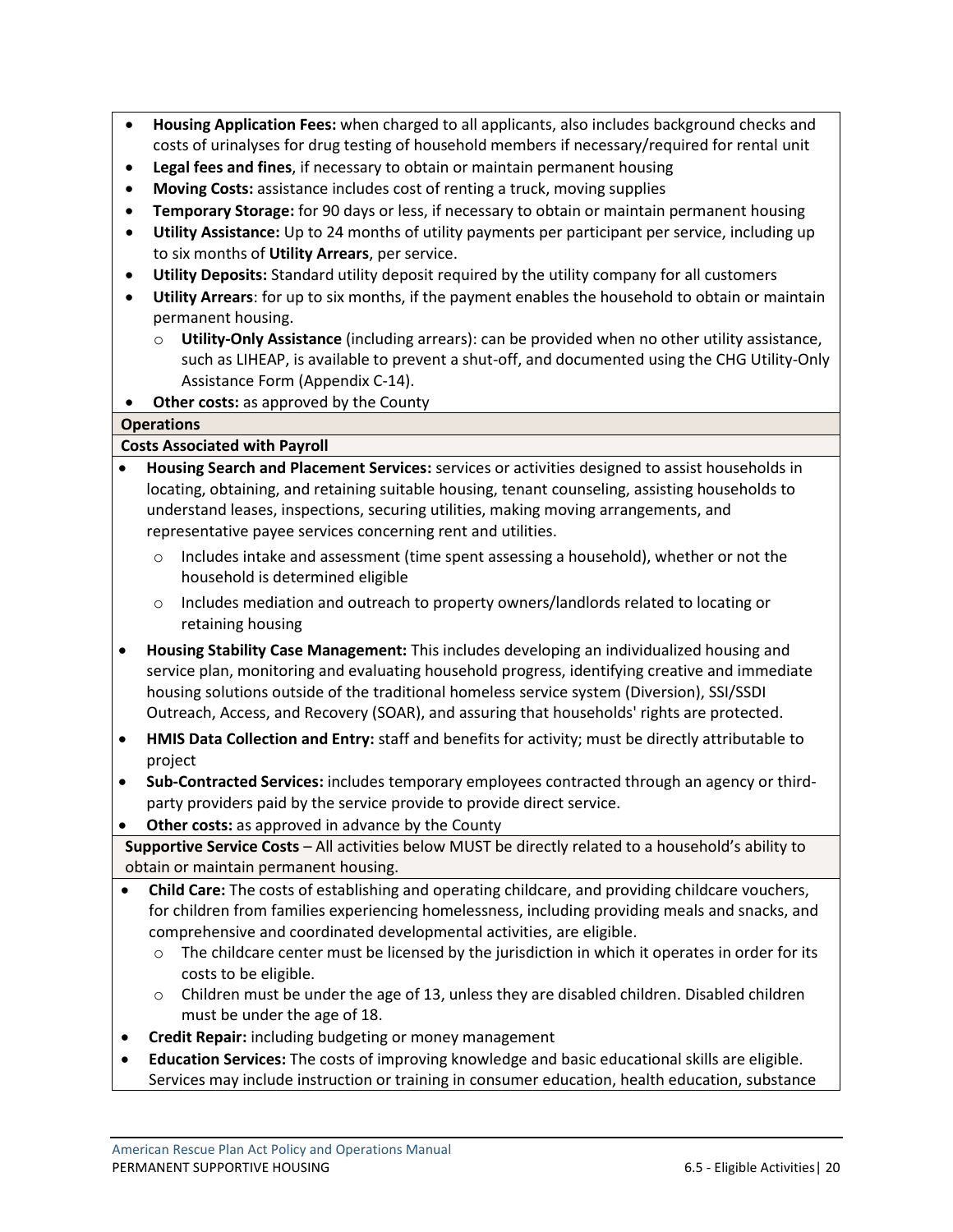abuse prevention, literacy, English as a Second Language, and General Educational Development (GED).

- $\circ$  Component services or activities are screening, assessment and testing; individual or group instruction; tutoring; provision of books, supplies, and instructional material; counseling; and referral to community resources.
- **Employment Assistance:** The costs of establishing and operating employment assistance and job training programs are eligible, including classroom, online and/or computer instruction, on-thejob instruction, services that assist individuals in securing employment, acquiring learning skills, and/or increasing earning potential. The cost of providing reasonable stipends to participants in employment assistance and job training programs is also an eligible cost.
	- $\circ$  Learning skills include those skills that can be used to secure and retain a job, including the acquisition of vocational licenses and/or certificates. Services that assist individuals in securing employment consist of:
		- Employment screening, assessment, or testing
		- Structured job skills and job-seeking skills
		- Special training and tutoring, including literacy training and pre-vocational training
		- Books and instructional material
		- Counseling or job coaching
		- Referral to community resources
- **Legal Services:** Eligible costs are the fees charged by licensed attorneys and by person(s) under the supervision of licensed attorneys, for advice and representation in matters that interfere with the homeless individual or family's ability to obtain and retain housing.
- **Life Skills**
- **Mediation**
- **Mental Health Services:** Eligible costs are the direct outpatient treatment of mental health conditions that are provided by licensed professionals. Component services are crisis interventions; counseling; individual, family, or group therapy sessions; the prescription of psychotropic medications or explanations about the use and management of medications; and combinations of therapeutic approaches to address multiple problems.
- **Outpatient Health Services:** Eligible costs are the direct outpatient treatment of medical conditions when provided by licensed medical professionals including:
	- $\circ$  Providing an analysis or assessment of an individual's health problems and the development of a treatment plan
	- o Assisting individuals to understand their health needs
	- $\circ$  Providing directly or assisting individuals to obtain and utilize appropriate medical treatment
	- o Preventive medical care and health maintenance services, including in-home health services and emergency medical services
	- o Provision of appropriate medication
	- o Providing follow-up services
	- o Preventive and non-cosmetic dental care
- **Substance Abuse Treatment Services:** The costs of participant intake and assessment, outpatient treatment, group and individual counseling, and drug testing are eligible. Inpatient detoxification and other inpatient drug or alcohol treatment are ineligible.
- **Transportation** includes costs for client transportation, reimbursement for staff travel to meet with or assist a client
	- o Bus tickets/token or pass
	- o Reimbursement or direct payment for gas (client)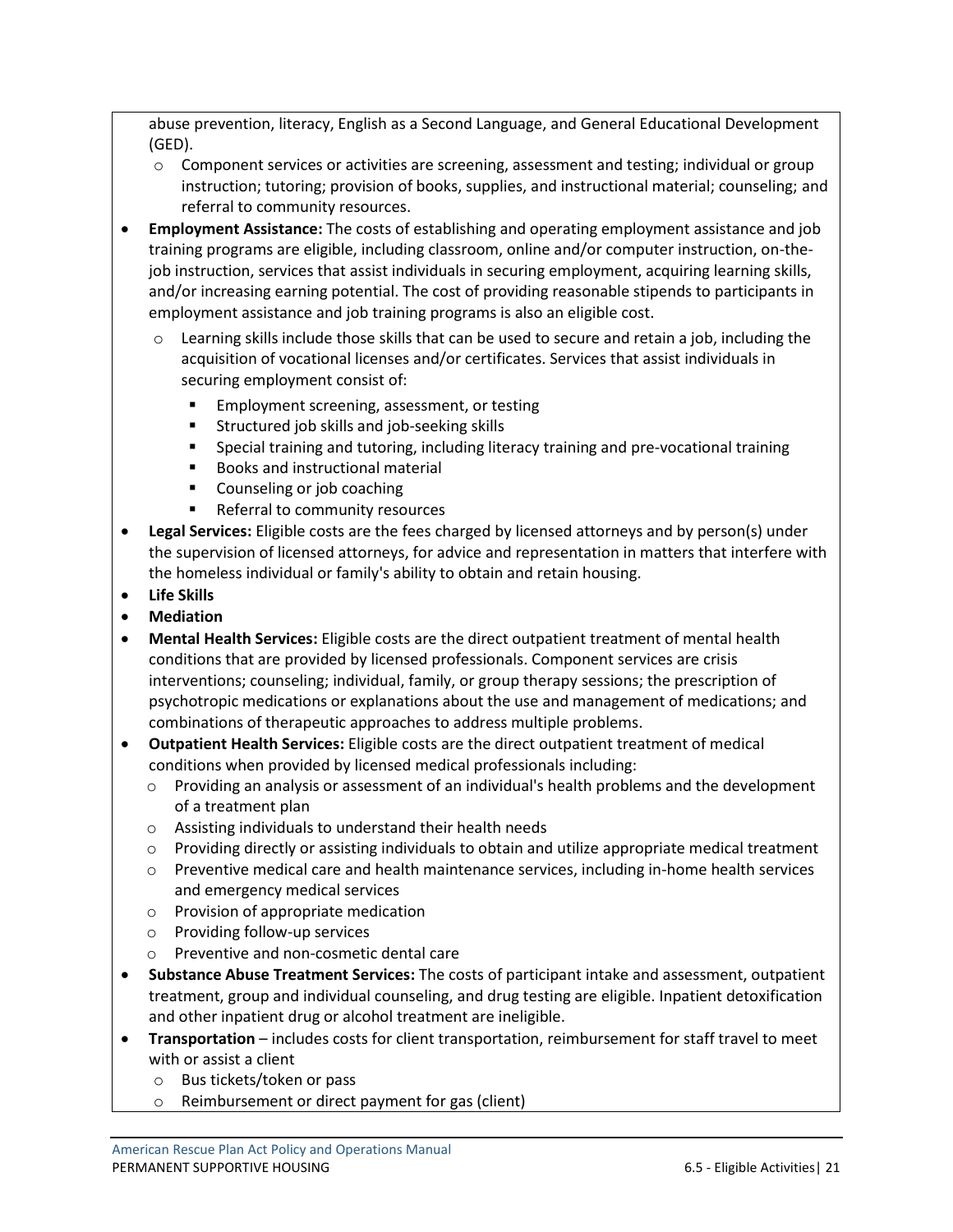- o Reimbursement for mileage (staff)
- o Gas cards are NOT eligible
- o **Other costs:** as approved in advance by the County

#### **Other Program Costs**

- **General Liability Insurance**: also includes automobile insurance
- **Office Internet, Space, Supplies, Utilities, and Phone:** when directly attributable to the project
- **Training or Conferences**: related to service delivery, including travel and per diem
- **Sub-Leased Unit Turn-Over:** In scattered-side PSH projects wherein master-leases are utilized, and participants have a sub-lease and the participant vacates the unit, but the project will continue its master lease, the following costs are eligible:
	- o Carpet cleaning
	- o Painting the unit
	- o Minor repairs to the unit
- **Other costs** as approved by the County.

# **Facility Support – Site Based Projects ONLY**

#### **Lease Payments**

- **Lease/Rent on Facility:** Cost of lease/rent for a facility used as emergency shelter.
- **Hotel/Motel:** When used as shelter or waiting for an HQS inspection on a unit.
- **Move-in Costs to Permanent Housing:** Cost of security deposit, first/last month's rent to secure a permanent housing unit
- **Other costs:** as approved in advance by the County

#### **Other Facility Costs**

- **Facility Equipment and Supplies:** Essential items for the operation of shelter such as common-use toiletries, bedding, mats, cots, towels, microwave, etc.
- **Facility Janitorial:** Salaries and benefits associated with providing building janitorial services
- **Facility Maintenance and Repairs:** Includes janitorial/cleaning supplies, pest control, fire safety, materials and contract or staff maintenance salaries/benefits associated with providing the maintenance, mileage for maintenance staff
	- o Maintenance activities include cleaning activities, protective or preventative measures to keep a building, its systems and its grounds in working order and replacement of existing appliances or objects that are not fixtures or part of the building. Maintenance activities should fix, but not make improvements that would add value to the building
	- o Maintenance activities do not include the repair or replacement of fixtures or parts of the building. A fixture is an object that is physically attached to the building and cannot be removed without damage to the building. Fixtures also include, but are not limited to kitchen cabinets, built-in shelves, toilets, light fixtures, staircases, crown molding, sinks, and bathtubs. Maintenance activities do not include the installment or replacement of systems designed for occupant comfort and safety such as HVAC, electrical or mechanical systems, sanitation, fire suppression, and plumbing.
- **Facility Security:** Salaries and benefits associated with providing building security
- **Food Served in Facility**
- **Off-site and Residential Facility Management Fees:** Related to the operation of the emergency shelter
- **Other Costs to Secure Permanent Housing:** Includes application fees, background checks, credit check fees, utility deposits, and costs of urinalyses for drug testing of household members if necessary/required for housing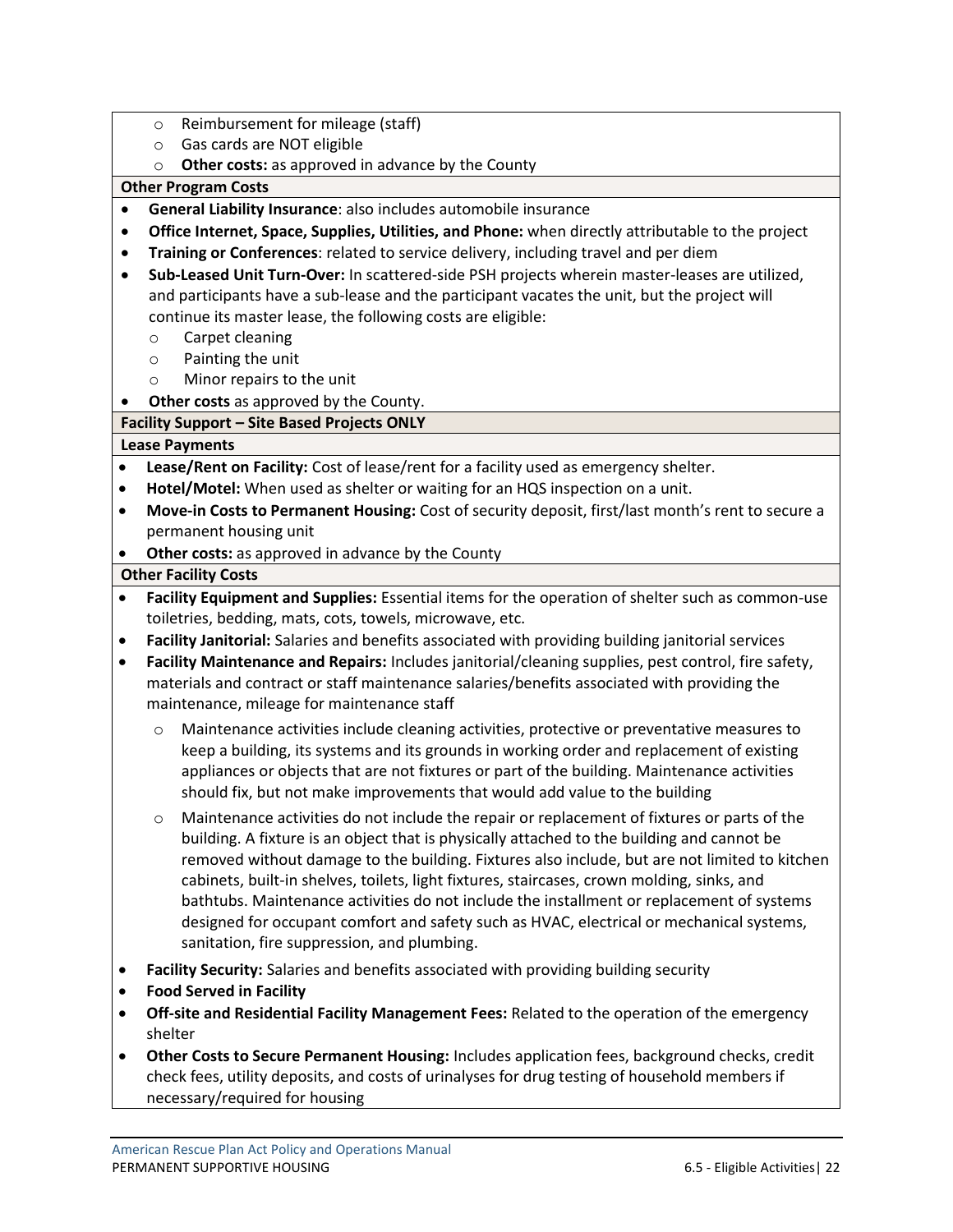- **Property Insurance:** For the emergency shelter building (mortgage insurance is not eligible)
- **Transportation to the Facility:** Directly related to the transportation of eligible households (bus tokens/tickets, fuel for shelter van)
- **Utilities:** Includes gas/propane, phone, electric, internet, water and sewer, garbage removal
- **Other costs:** as approved in advance by the County

#### **Administrative Expenses**

Administrative Expense are costs an organization incurs that are not directly charged to a specific function or program but are related to the organization as a whole. Administrative Expenses may not exceed 10% of the Direct Program costs (Rental Assistance + Program Operations). Costs may include:

- **Advertising**
- **Communications**
- **Facilities Maintenance & Repairs**
- **Insurance**
- **Machinery & Equipment**
- **Office & Operating Supplies**
- **Personnel Salaries & Benefits**, including:
	- o Executive Staff
	- o Human Resources
	- o Accounting
	- o Legal
- **Professional Services**
- **Public Utilities**
- **Small Tools & Minor Equipment**
- **Other costs:** as approved in advance by the County

# <span id="page-25-0"></span>**6.5.3 INDIRECT COSTS**

Indirect costs are not eligible within ARPA funding.

# <span id="page-25-1"></span>**6.5.4 SUBMITTING FOR COST REIMBURSEMENT**

Pierce County administers its grants on a cost reimbursement basis only. Service providers may only request reimbursement for eligible costs (as defined in this section, by fund source) and for which they have included in their contract budget. Requests for reimbursement must be submitted on the Countyprovided invoice document, called a Contract Payment Request form (CPR). CPRs must be submitted to [PCCCHMLSInv@piercecountywa.gov](mailto:PCCCHMLSInv@piercecountywa.gov) within 21 working days following the month in which the expenditures were incurred. The submission of incomplete or inaccurate information may delay the reimbursement process.

The expectation for supporting documentation for reimbursement of costs will be determined by the service provider's fiscal and accounting infrastructure:

• **For service providers that have an accounting system or software** that produces expense reports, the expectation would be an expense report with all costs easily identified, where costs requested for reimbursement are clearly classified from other agency costs, is required. Attach this report to the reimbursement request. The Provider will retain documents and actual receipts reflected in the expense report and be available for monitoring from Pierce County Human Services Contract Monitors, State Auditors and Federal Reviews as applicable.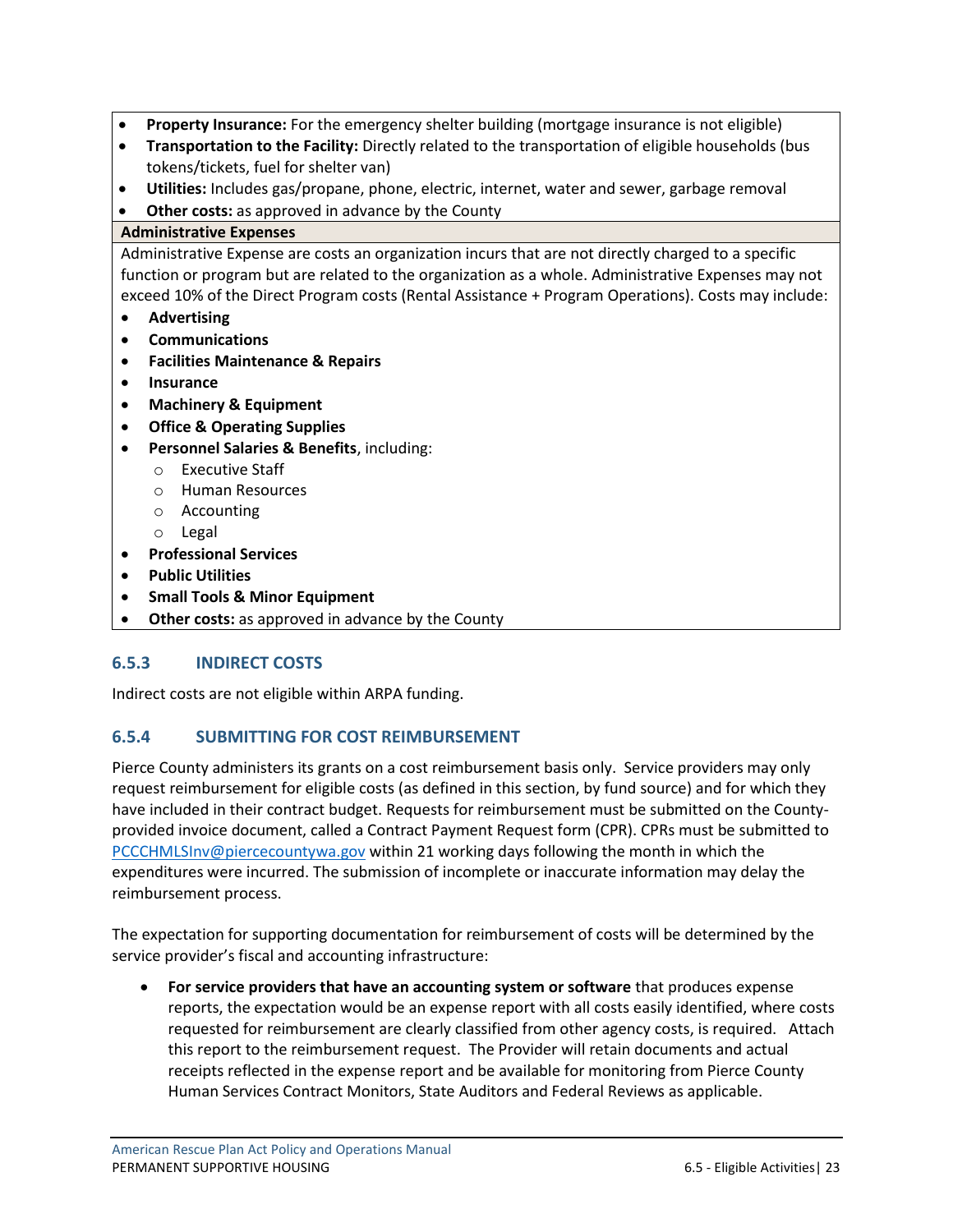• **For Providers that do not have an accounting system or software** that produces expense reports, the expectation is copies of receipts, and paid invoices will be provided with each payment request. The Provider will retain the original documents and actual receipts to be available for monitoring from Pierce County Human Services Contract Monitors, State Auditors and Federal Reviews as applicable.

**All service providers** are to complete the Salaries and Benefits Tab in the invoice template to clearly identify the portion of employee costs being requested. Proof that employees worked for the agency during the time period of the reimbursement request is required, so pay stubs (redact personal information) or a payroll report is required in addition to completing the Salaries and Benefits tab.